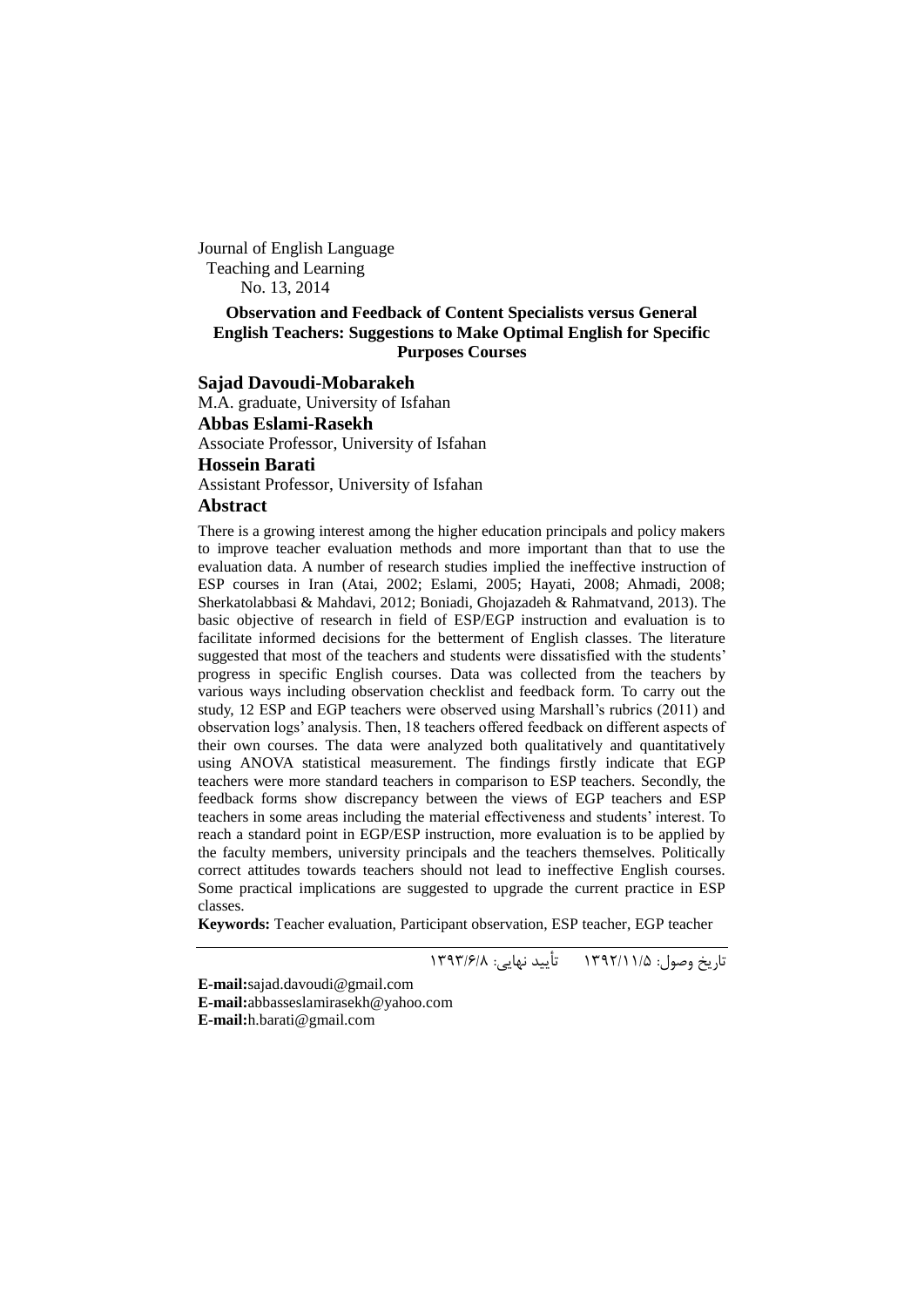16 Journal of English Language Teaching and Learning.No.13/Spring &Summer 2014

# **Introduction**

It can be mentioned that evaluation does not appear to be a new issue in the modern world in which everyone is fully held accountable for the job that s/he practices. Lewis and Benson (1998) once advised teachers "YOU CANNOT FLEE from the evaluation of teaching and you should not try to do so. We suggest you embrace the process and learn from it. "Dudley-Evans (1997, cited in Anthony, 1998) listed the absolute and variable characteristics of ESP. The absolute characteristics are necessarily present in an ESP course while the variable characteristics are options of ESP.

Firstly, the absolute features include:

I. It is designed to meet the learner's specific needs.

II. It uses the relevant activities and methodology of the subject matter.

III. It focuses on areas of language like vocabulary, structure, register, genre, discourse and study skills in order to do the activities.

Secondly, variable features include:

a. ESP may use a methodology different from EGP.

b. It may be developed for a special discipline.

c. It is possibly used in professional situation, secondary school level, tertiary institution, or adult schools.

d. General knowledge of language is prerequisite to ESP courses.

e. ESP courses are appropriate for intermediate and advanced learners.

The major thing that distinguishes ESP from EGP is awareness of the need. It is the first step that precedes the conduction of all modern ESP courses. There are also other steps such as curriculum design, materials development, teaching methodology, and finally evaluation (Flowerdew, 2013).Hence, Hutchinson and Waters (1993) believe that there is no difference between ESP and EGP in theory but in practice there are plenty of differences. Accordingly, it is inappropriate to conduct these courses without a systematic needs analysis. However, some may believe that they do not require a needs analysis before the course because they are aware of the real life needs of their students (Hill et al., 2010). If we want to supply effective teachers who appropriately meet students" objectives, the educators and instructors need to acknowledge language necessities of the learners (Liu et al., 2011).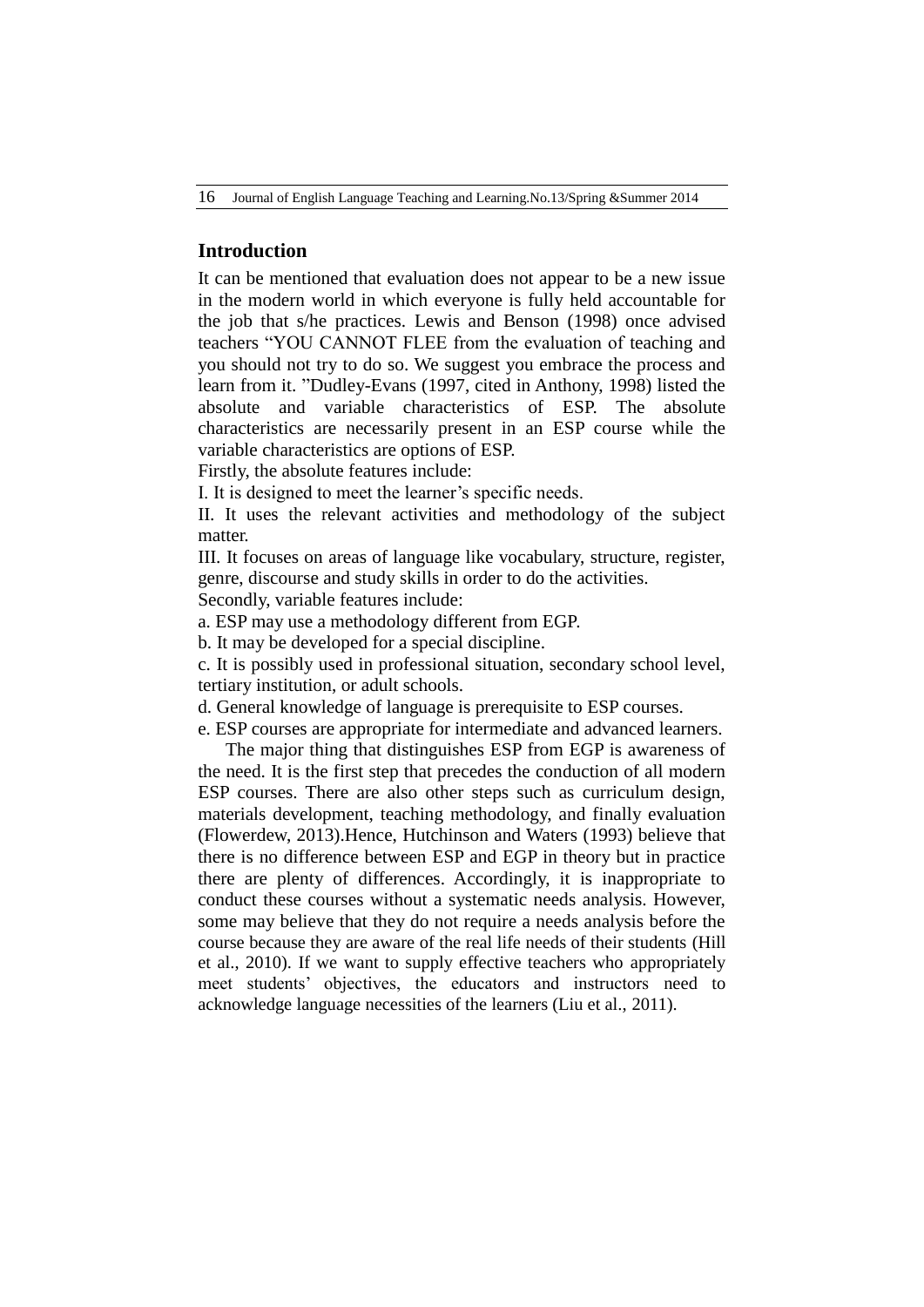# *Detection of effective teacher*

Evaluation is a comparable study which compares the criteria of an effective teacher with that of an exact practitioner. Effective teachers probably educate successful students. After considering all the relevant factors in student"s success such as qualified teachers, socioeconomic factors, gender and class size, some scholars claimed that the main catalyst for student success is an effective teacher (Sanders, 1999; Wenglinsky, 2000).According to Alderson, McGinley, Mackay, Murphy, and Swan, evaluation has been neglected in ESP (Robinson, 1991, p. 65). Among the reasons they enumerate to support their claims are as follows: Time consuming nature of evaluation, one-off nature of ESP courses, and shortness of courses.

Generally, evaluation is used/done to discover weaknesses and strengths of the program of instruction. The findings of evaluation are usually most useful to the teacher who wishes to draw a conclusion about the quality of the entire program. More people can take advantage of the findings of evaluation in addition to the teacher: the faculty, and other course planners. Therefore, the need to evaluate the teachers" effectiveness goes to several reasons including (1) gathering information to provide new EGP/ESP teachers with guidance related to identified shortcomings and strengths (2) determine whether a new EGP/ESP teacher is meeting performance expectations in the classroom (3) determine the type of assistance a deficient teacher may need (4) gather information on a teacher ability to work collaboratively with colleagues to evaluate needs and determine appropriate instruction for students and etc.

# *ESP versus EGP teachers*

ESP and EGP are two main areas in which English is taught and where English teachers are active. However, the question of what to teach for the course makes ESP different from EFL; needs and wants of the students decide what methodology is suitable for the course. John and Dudley Evans (1991, p.305) maintain that, "ESP requires methodologies that are specialized or unique"; the uniqueness is determined by the study or job requirements.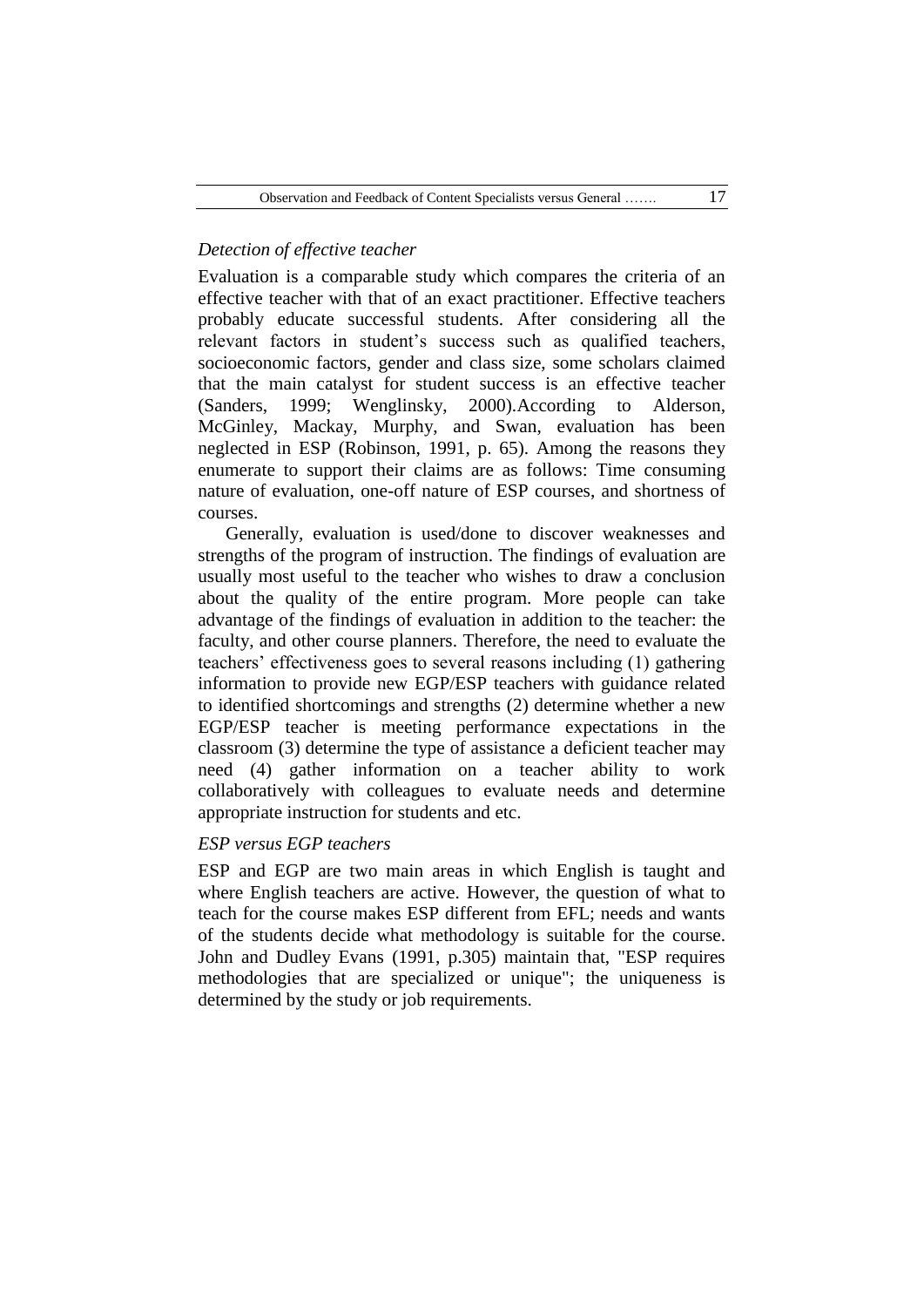The difference which makes ESP different from EGP from every point of view is concerned with the analysis of the needs of the students. What is needed is an essential component of the course which decides the entire design of the course. Theoretically speaking, ESP is a kind of discipline which consists of three realms of knowledge: language, pedagogy, and content which include the students' areas of interest. Considering the bulk of studies on ESP, not many studies have dealt with the pedagogical issues among which is whose territory of activity it is.

A lot of writers (Jordan, 1989; Hutchinson & Waters, 1993; Robinson, 1991; Hyland, 2006; Paltridge & Starfield, 2013) agree that ESP teachers should have the qualities of EFL teachers as well as the knowledge of ESP. In order to avoid the misinterpretations of what ESP means, Hutchinson and Waters (1993) define ESP instruction with three key arguments:

- The purpose of an ESP course is not the instruction of a specific variety and form of English. There are some contextual features which are learned in the target context by language use.
- The learning of technical words and specific grammar is not solely called ESP. Grammar and vocabulary which are surface structures do not lead to communication.
- ESP like other kinds of language teaching is dependent on learning principles. So the processes of learning for both ELT and ESP are similar. Therefore, teaching of ESP does not need any special methodology.

As observed in a descriptive study by Ahmadi (2008) from Shaheed Beheshti Medical University, the students of ESP classes believed that in teaching ESP courses, LD (Language Department) teachers are more qualified than discipline-specialist teachers.

## *The importance of teacher evaluation in ESP*

As there are three components to every ESP course, there is never a predictable candidate for teaching it. So, the question is what we should do to provide good teaching administration for the ESP courses. Can we choose teachers from EFL departments? Or should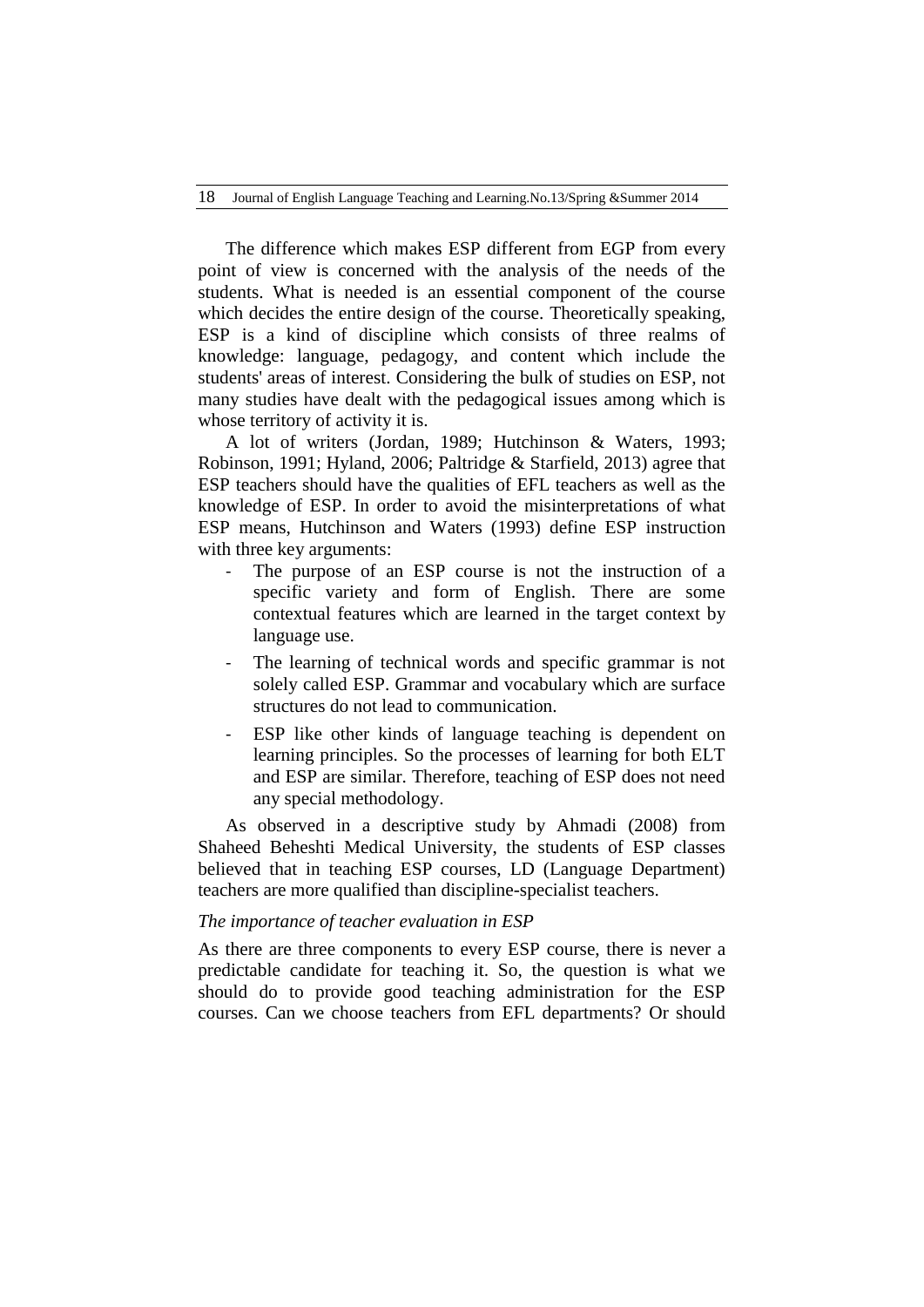the teacher come from the content department? The answer to this controversial issue is not simple. Relative measures have to be discovered and used to solve the inefficacy of ESP administration. In order to discover the areas of weakness and strength observation and evaluation become necessary.

In order to answer the questions, the realm of ESP needs to be evaluated as any other instructional process which we hope to improve. Accordingly, Alderson says:

"evaluation is a crucial and integral part of the instructional process….As material developers, ESP teachers or researchers we should be concerned with asking ourselves whether our courses are producing the effects we intend and if not, how we can improve or replace them for better effect" (Alderson and Beretta, 1991, p.154).

#### *Categories of evaluation*

Two major roles for evaluation are formative and summative evaluation. The main distinction made between them is that whilst the purpose of formative evaluation is to improve and make changes, the aim of summative evaluations is to make decisions in employment and similar decisions for policy makers and principals. (Peterson & Kauchak, 1982)

The use of these methods of evaluation depends mostly on the purpose of the faculties and policy makers. If they want to hire, promote, demote or discharge teachers, summative evaluation would be appropriate. On the other hand, if they want develop professional teachers, modify teachers' performance by providing feedback, introduce new practices and modify the old ones, they need to apply formative evaluation (Petreson, 2000). Accordingly, Hyland (2006) believes that formative and summative assessment are different because formative processes are related to the instruction and teacher feedback but summative processes are linked with overall learning of the learners at the end of the semester.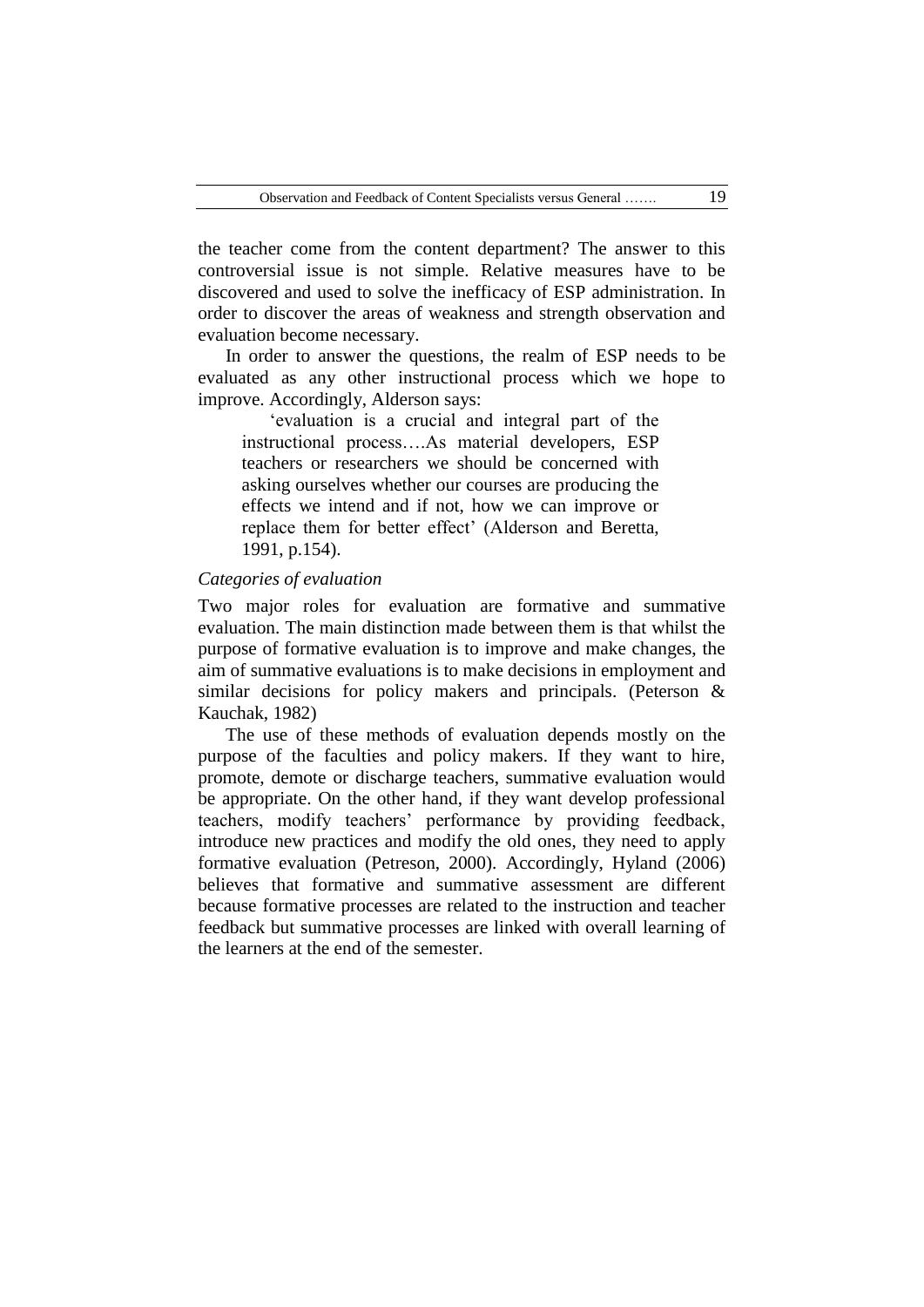## *Evaluation Rubrics*

Kim Marshall (2009) in his invaluable book "Rethinking Teacher Supervision and Evaluation" reports his earlier frequent evaluations of teachers as ineffective and "nonsense". He then criticizes his own evaluations by listing following doubts:

- He could not give clear and sufficient feedback to teachers on each evaluation criteria. Or he did not tell them how they can overcome their weaknesses.
- The binary rating scale including *Unsatisfactory/satisfactory* was insufficient to make judgments on proficiency level of teachers.
- His evaluations are commonly not deep enough to hit the target.
- Teachers did not usually change based on his notes on evaluation forms.
- The overused evaluation processes were time consuming.

After these arguments he suggests a "promising solution" that is using evaluation rubrics. According to Marshall (2009), checklist and ratings by numbers do not lead to improvement and they are not effective and powerful. Most of the checklists consist of two to five levels. Each level is accompanied with a label like (unsatisfactory, basic, proficient, and distinguished). Some of these rating are unhelpful because they are binary (unsatisfactory-satisfactory) so they cannot judge mediocre teachers. Also most of teachers are rated satisfactory (Marshall, 2009).

Another problem of some common ratings (Denver, 2005; Rockford, 2007; Akron, 2007) is grade inflation. These kinds of ratings do not describe the performance of teachers of each level. Kim Marshall came with a comprehensive synthesis which he further revised in 2011. These rubrics lack the abovementioned problems. The new rubric is presented as follows: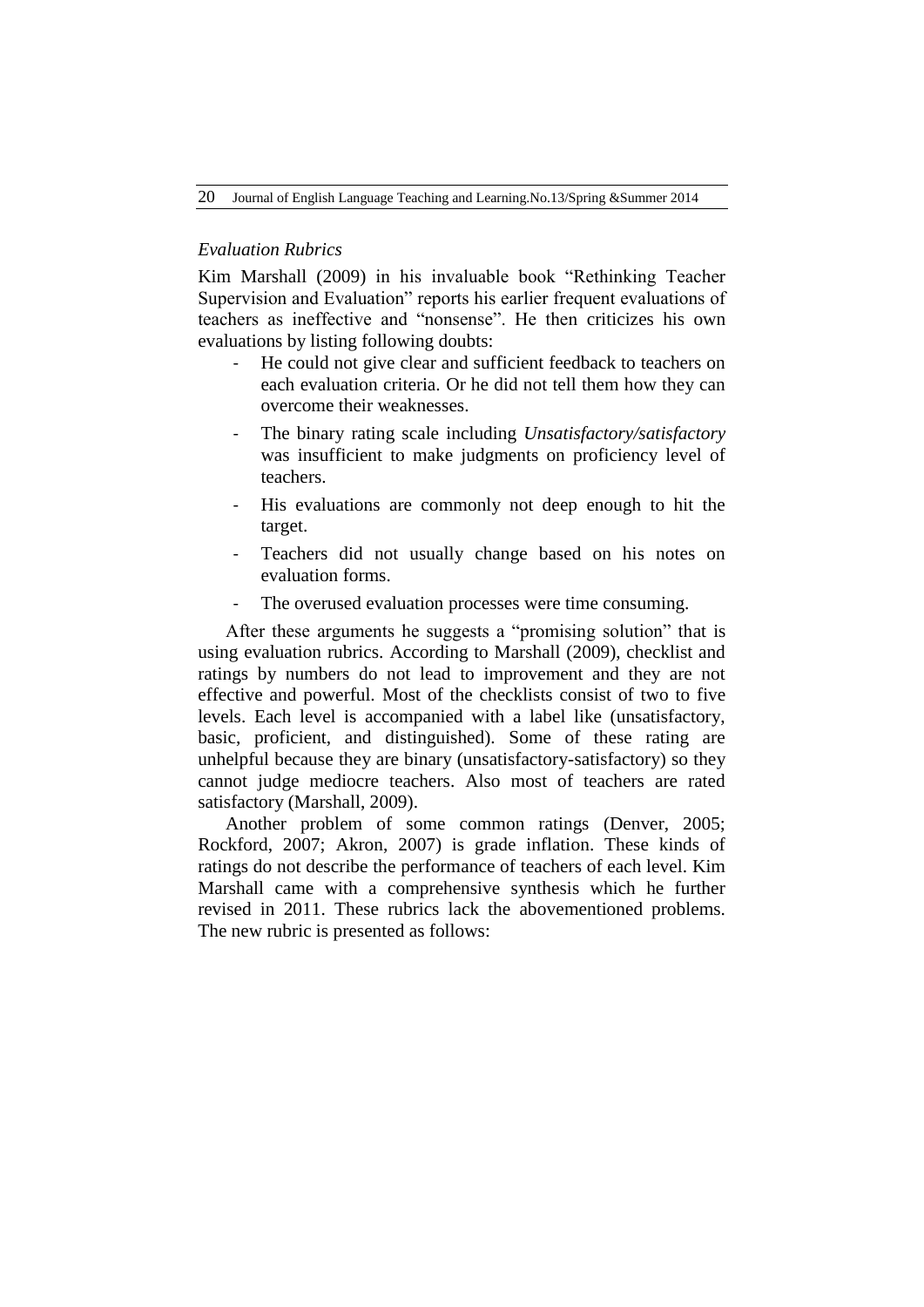- A. Planning and preparation for learning
- B. Classroom management
- C. Delivery of instruction
- D. Monitoring, assessment and follow-up
- E. Family and community outreach
- F. Professional responsibilities

His suggested evaluation rubric is employed in this article.

Marshall (2009) explains three main reasons to support his proposed four-point scale;

I. The rubrics make a clear distinction between the teachers

II. They encourage improvement and send a clear message to the observed teachers

III. They also describe unsatisfactory performance that can reasonably result in dismissing the unqualified teachers.

His proposed labels rate from the best performance to the worst;

- 4- Expert
- 3- Proficient
- 2- Needs improvement
- 1- Does not meet standards

## *Problematic areas in ESP program*

One serious problem for EGP and ESP in Iran lies in the fact that there is not an adequate supply of teachers. There are many teachers teaching or administering ESP who have not received any special training. The status quo in Iranian universities is much like what Robinson (1980, p. 75) reports of an ESP seminar in 1978 in Manila: "Most participants…were university teachers who had found themselves thrust, willy-nilly, into ESP and service-English programs in their institutions."

According to Hayati (2008), the problems of ESP programs in Iran pertain to three major factors: Teacher, Time schedule, and Textbook. Concerning the first factor, he believes that either the knowledgeable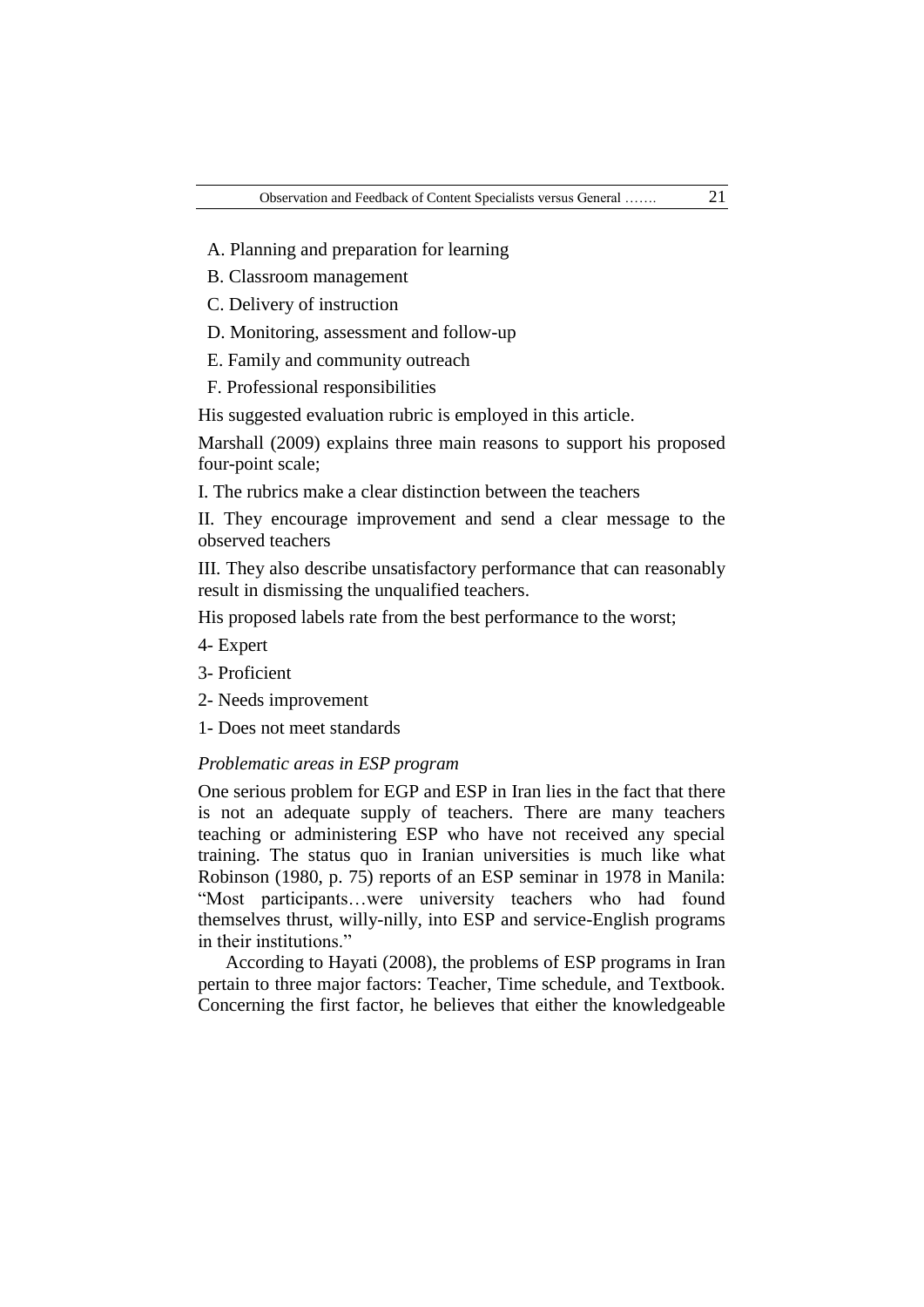teachers should be granted enough opportunities (about 100 hours) to learn more English or the present ESP teachers should be guided to learn more technical words at a higher level than the textbooks. With regard to this factor he attaches the problem of Iranian ESP/EAP teachers mostly to their knowledge of the subject. Moreover, he believes different techniques should be handled to provide a communicative setting.

In her article, Eslami (2010) conducted a systematic needs analysis from both students and teachers perspective. The purpose of her study was to discover the problematic areas in EAP program in different academic fields. The results of her survey showed discrepancy between perceptions of EAP learners in different academic fields. The findings of her study support the fact that the students greatly need to enhance their general proficiency in English. Eslami (2010) opined that "It is possible that teachers' perception of students' low English language proficiency and low motivation leads to the teachers' lower use of student-centered activities" ( p. 7).

Despite the importance of English in higher levels of education, academics in Iran usually do not pay attention to the quality and efficacy of English language courses. In fact, the EGP and ESP courses in universities of Iran are not quite fruitful due to several shortcomings ranging from outdated methods of teaching to inappropriate textbooks and lack of pedagogically expert teachers and practitioners instructing the EGP and ESP courses. (Atai, 2002; Hayati, 2008; Eslami, 2010)

Mike Guest (Hill et al., 2010) criticizes most faculty members in Japan on the ground that they are not familiar with discourse of English. According to him, Japanese faculty members think that they are teachers of terminology. So their role should cover beyond what they what they think of.

Another researcher in the field, Eric Skier (Hill et al., 2010) suggests team teaching to improve one-dimensional teachers' courses. As he observed, even bilingual ESP teachers were unwilling to teach language skills. So what makes an ideal ESP class is one with an English teacher helping a content specialist. But the problem is that no curriculum officially supports such approach of teaching.

Based on the evaluative nature of the study and the issues under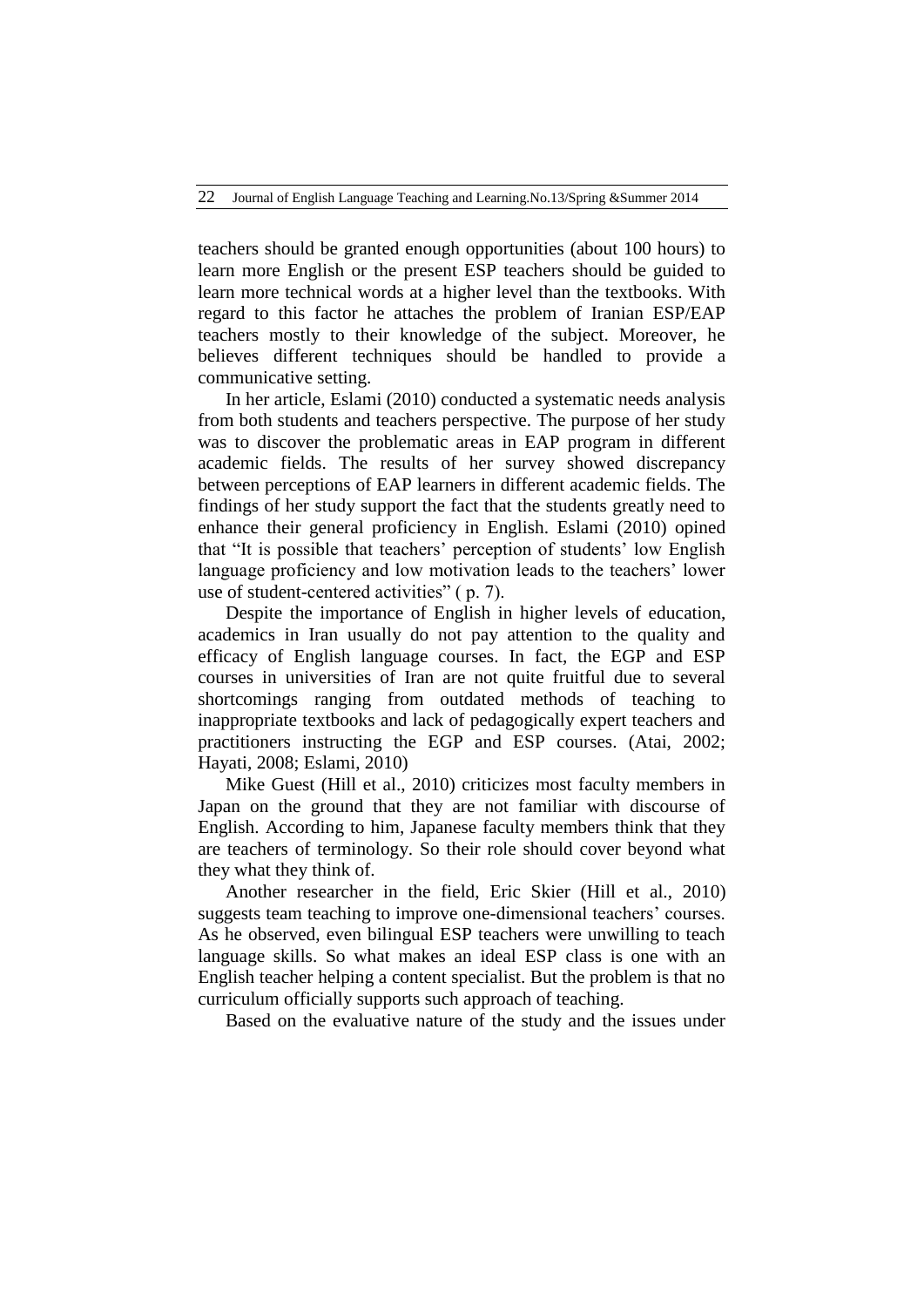analysis in the research, the following questions will be addressed:

1-How much do the EGP/ESP teachers' performances meet standards?

2-What are the visions of EGP vs. ESP teachers of an optimal EGP/ESP course?

#### **Method**

So the purpose of evaluation with regards to ESP is to measure the efficacy and effectiveness of teaching programs. Accordingly, there seems to be a need to evaluate which groups of teachers are successful and perform more sufficiently. Because of the qualitative nature of the study, survey was the most appropriate way to collect the data. The data was collected during the spring semester of 2013.

#### *Participants*

The University of Isfahan was considered as the boundary of the research. The study is divided into two phases. In the first phase, from about 22 ESP teachers discovered in University of Isfahan, 4 permitted the researcher observe their classes through the whole term. Also, from 15 EGP teachers active in the faculty of foreign languages, 7 admitted to be observed. The majority of EGP teachers cooperated kindly with the study. In addition, in the second phase of the study, the teacher feedback forms adapted in this study were either delivered or emailed to 34 ESP and EGP teachers of the university. However, just 6 ESP and 12 EGP teachers responded at last.

#### *Instrumentations*

The first instrument utilized in the current study is a checklist observation. As presented in Appendix I, the checklist was a modified version of Kim Marshall"s Teacher Evaluation Rubrics revised in 2011. In the instruction section of the checklist, it is asserted that "the rubrics are designed to give teachers an end of the year assessment of where they stand in all performance areas and detailed guidance on how to improve. So it does not intend to judge the overall performance of the teachers.

The main checklist involves 6 sections. Two sections of which were removed after the implementation of pilot study. The modified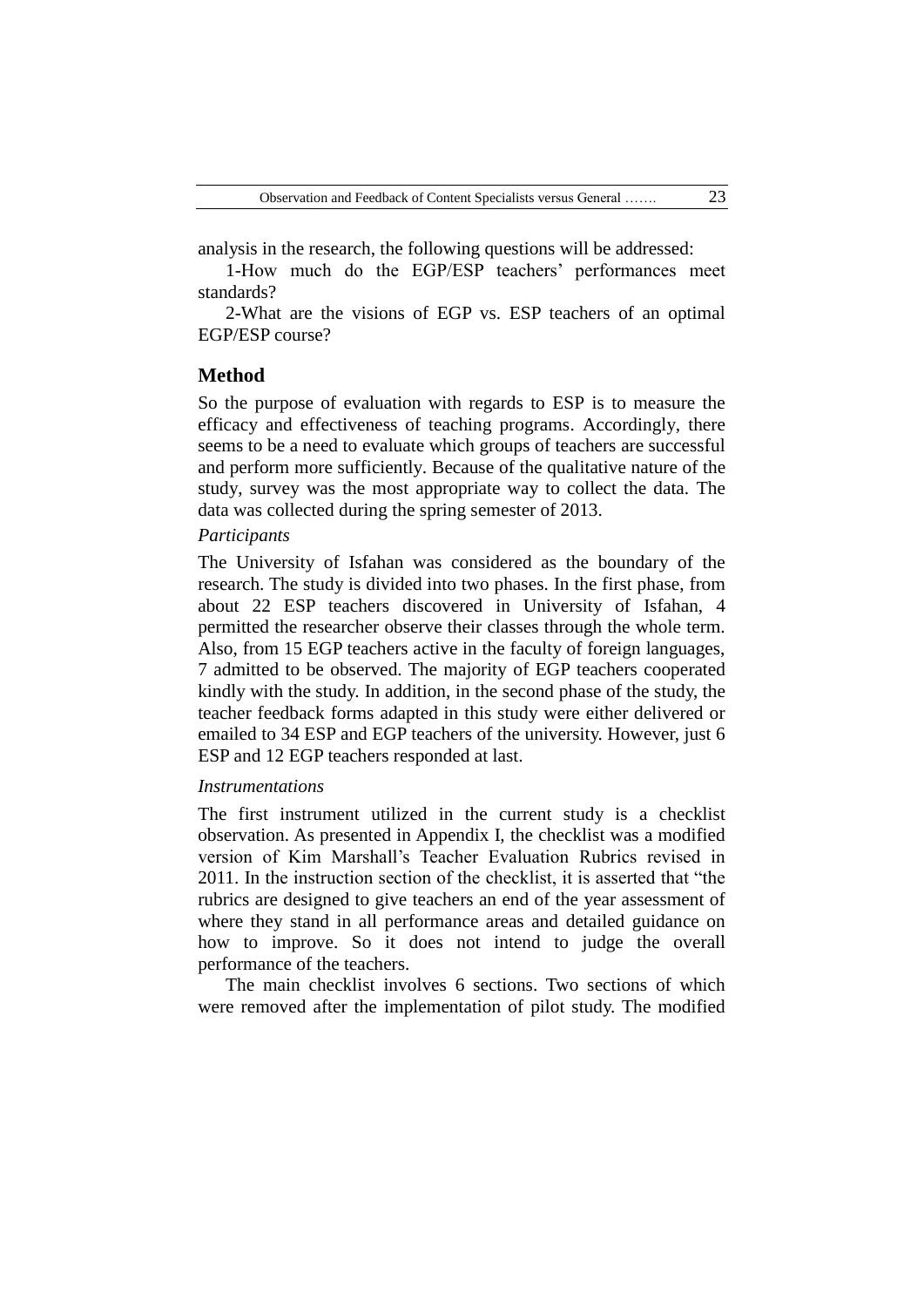checklist consists of four sections. Each section itself has ten subsections which wisely consider all aspects of the standards in question. The first section of the checklist is entitled Planning and Preparation for Learning. The second part deals with teacher's ability to manage the classroom. Subsequently, the third section has to do with delivery of instruction. In the end, the checklist measures such properties the teachers should have as monitoring, assessment, and follow-up. The main sections and subsections of the observation checklist are illustrated below.

## Table 1

| <b>Teacher Evaluation Rubrics</b> |  |  |  |  |
|-----------------------------------|--|--|--|--|
|-----------------------------------|--|--|--|--|

| A. Planning and<br>Preparation for<br>Learning | <b>B.</b> Classroom<br>Management | C. Delivery of<br>Instruction | D. Monitoring,<br>Assessment, and<br>Follow-up |
|------------------------------------------------|-----------------------------------|-------------------------------|------------------------------------------------|
| a. Knowledge                                   | a. Expectations                   | a. Expectations               | a. Criteria                                    |
| b. Standards                                   | b. Relationships                  | b. Mindset                    | b. Diagnosis                                   |
| c. Units                                       | c. Respect                        | c. Goals                      | c. On-the-Spot                                 |
| d. Assessments                                 | d.Social-emotional                | d. Connections                | d.Self-Assessment                              |
| e. Anticipation                                | e. Routines                       | e. Clarity                    | e. Recognition                                 |
| f. Lessons                                     | f. Responsibility                 | f. Repertoire                 | f. Interims                                    |
| g. Engagement                                  | g. Repertoire                     | g. Engagement                 | g. Tenacity                                    |
| h. Materials                                   | h. Efficiency                     | h. Differentiation            | h. Support                                     |
| <i>i</i> . Differentiation                     | <i>i</i> . Prevention             | <i>i</i> . Nimbleness         | <i>i.</i> Analysis                             |
| <i>i</i> . Environment                         | <i>i</i> . Incentives             | <i>i.</i> Application         | <i>i</i> . Reflection                          |

Note. Taken from Marshall (2011)

The researcher acted as participant observer and documented the checklist observation form, but during the three sessions of observation in each class, he did not make any changes during the delivery of the course. The checklist consists of 4 rating levels with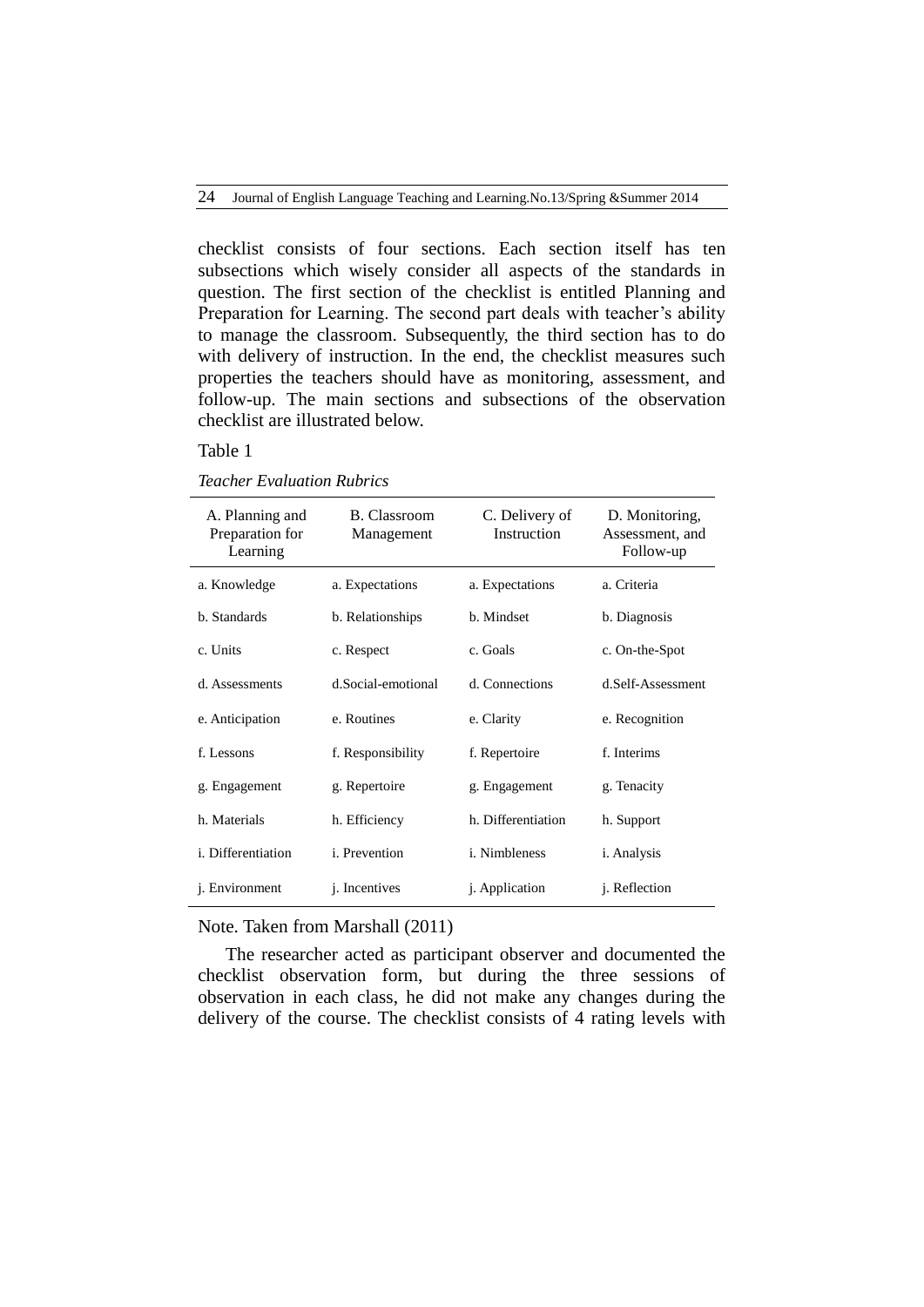following labels;

1- Highly effective: "It is reserved for truly outstanding teaching that meets very demanding criteria; there will be relatively few ratings at this level."

2- Effective: "It describes solid, expected professional performance; teachers should feel good about scoring at this level."

3- Improvement necessary: "indicates that performance has real deficiencies; no teacher should be content to remain at this level (although some novices might begin here)"

4- Does not meet standards: "It is clearly unacceptable should lead to dismissal if it is not improved immediately"(Marshall, 2011, p.1).

The final Teacher Feedback Form (presented in Appendix) applied in this study was partially adapted by referring to Macer's Teacher Feedback Form (2006). In order to test the material to check the content validity a pilot study was conducted. The reliability coefficient of the feedback form was 0.81. The reliability results of the form show that it was reliable enough to be used as an instrument for the actual study. Below are the main sections of the teacher feedback form:

Part 1: Course Material: this part reflects the views of the ESP/EGP practitioners about the effectiveness of the material used in their own classroom.

Part 2: Classroom activities and tasks: the second part shows the views of ESP/EGP practitioners about their students" interest in course tasks.

The two parts of the form comprised of 11 Likert type statements. Each of them had 7 response options including 1. *Strongly Disagree (SD),* 2. *D (Disagree),* 3. *PD (Partially Disagree),* 4. *NA (Not Applicable),* 5.*PA (Partially Agree),* 6. *A (Agree),* 7. *SA (Strongly Agree).*The researcher explained the instructions of the feedback form to the teachers before submitting the form to them. The feedback of the teachers is compared against each other to supply answer to the second question.

## *Procedure*

Within the scope of this study is the observation of EGP teachers' performance versus that of ESP teachers. In addition, in order to find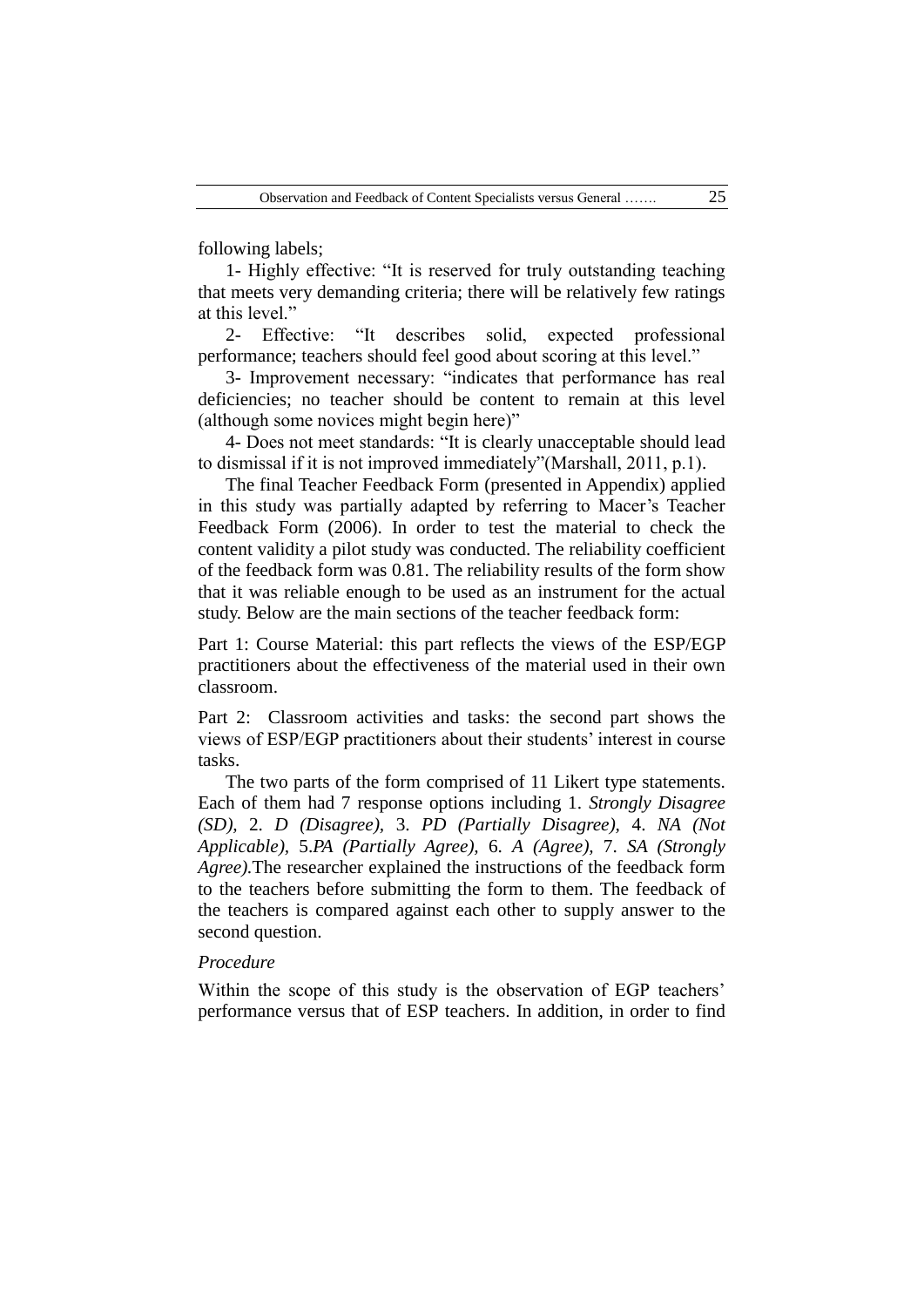optimal EGP/ ESP courses, EGP and ESP practitioners are requested to offer feedback. First, having used a classroom observation checklist to provide adequate and genuine data about classroom language teaching, the researchers carried out separate pilot studies for the observation checklist and feedback form. The instruments were checked by the pilot group including 2 EFL professors, 2 ESP teachers and 2 EGP teachers. Based on the results of the pilot study, the researchers revised some of the items and finalized the instruments for the purpose of the main study. The first draft of the observation checklist consisted of six criteria namely a. planning and preparation for learning, b. classroom management, c. delivery of instruction, d. monitoring, assessment and follow up, e. family and community outreach, and f. professional responsibilities. Since the observation of the teachers concerning the last two criteria seemed only feasible in a longitudinal study, they were removed in the pilot study.

Next, using the modified version of the checklist, the researcher observed 12 English language teachers" classes in University of Isfahan. The observations logs are presented to provide further evidence for teachers practice. Having collected the data through observation checklist, the researchers analyzed the data using descriptive statistical techniques and tried to answer the research question.

ESP and EGP teachers are then invited to reflect their feedback on a feedback form. The researcher explained the instructions of the feedback form to the teachers before submitting the form to them. The feedback of the teachers is compared against each other to supply answer to the second question.

### **Results and discussion**

The two questions of the study are answered in two phases. In the first phase of the study, teachers' performances were compared using an observation checklist. In addition, observation logs are provided in Appendix 1 to give additional information about teachers' practices. There were four main rubrics (planning and preparation, classroom management, delivery of instruction, monitoring and follow up) in the observation checklist. Four rating levels measure the performance of each teacher. The best level is titled (Highly effective), the next is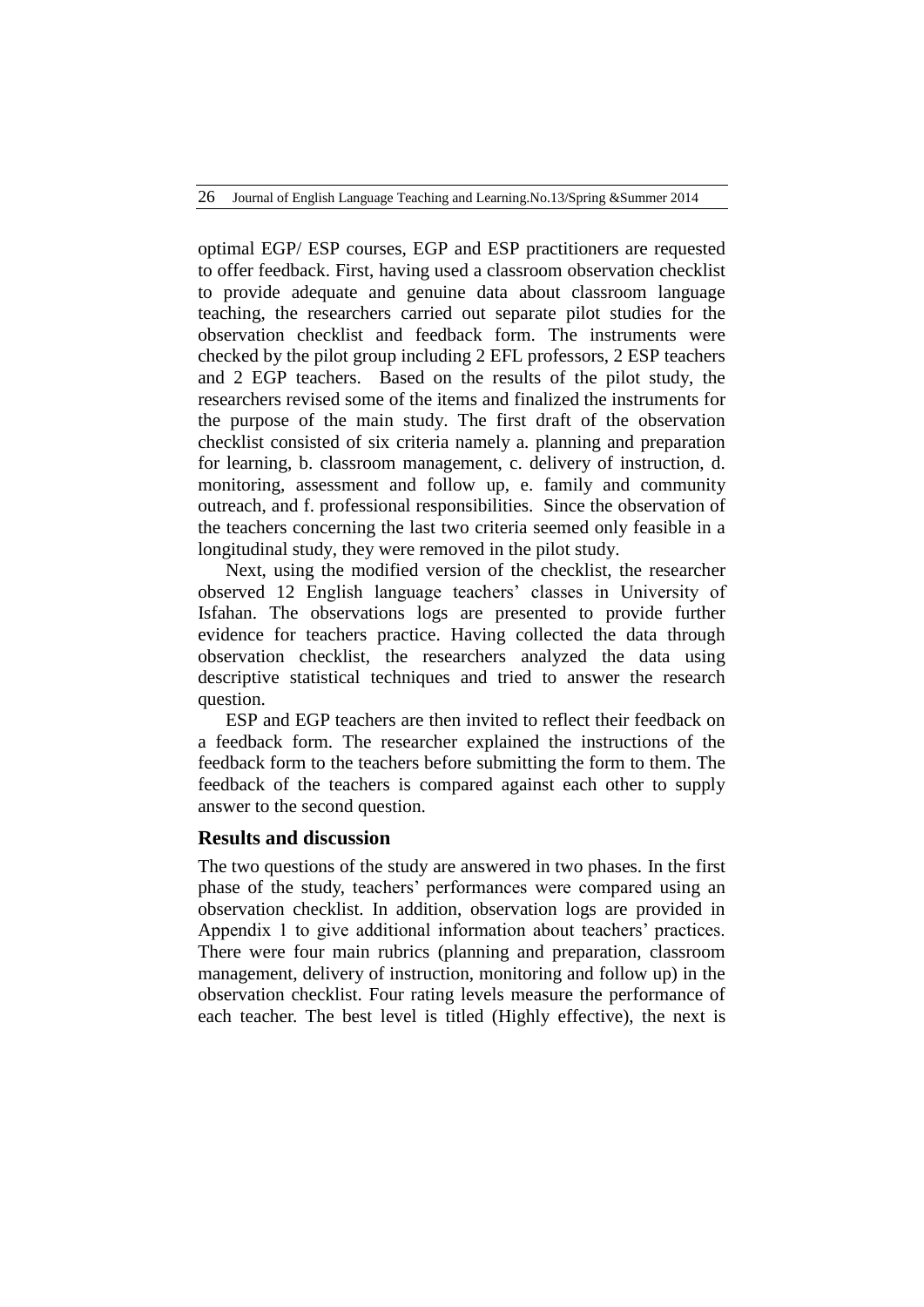(effective) and the two low levels are (Improvement necessary) and (Does not meet standards).

The value attached to each rubric ranged from 1 to 4, the highest possible score could be 100 (highly effective). In each row of table 6, the mean and standard deviation of the scores attached to EGP teachers can be compared with the scores related to ESP practitioners. Thus, the scores lower than 50 imply that the performance is not effective and therefore improvement is necessary

Table 2

*Evaluation Form*

| <b>Variables</b>         | EGP                     | ESP                     |
|--------------------------|-------------------------|-------------------------|
|                          | $(Mean+/SD)(Min, Max)$  | $(Mean+/SD)(Min, Max)$  |
| Planning and preparation | $65.3 + (-5.4(60.72))$  | $48.1 + (-3.1(45, 52))$ |
| Classroom management     | $68.2 + -3.4(65.72)$    | $51.8 + (-6.8(45, 60))$ |
| Delivery of instruction  | $63.9 + (-5.5(55, 72))$ | $48.7 + (-5.9(42, 55))$ |
| Monitoring and follow up | $54.6 + - 5.4(50, 65)$  | $41.2 + (-8.7(32, 50))$ |
| TOTAL.                   | $63 + (-2.2(60, 66))$   | $47.5 + (-4(42, 51))$   |

Concerning the first rubric, the mean score of EGP teachers is 65.3 that is significantly higher than the score of ESP practitioners performance (sig=.000<.05). The findings imply that EGP teachers outperformed their ESP counterparts in planning the course and preparation of the lesson.

The analysis to find which group of teachers has a better performance on classroom management shows that EGP teachers scored 68.2 on this rubric while the mean score of ESP practitioners is lower (51.8 out of 100). That is EGP teachers managed their classes better than content specialist (sig.  $= .000<0.05$ ).

As the above table represents, the performance of EGP teachers on delivery of instruction scored 63.9 while ESP teachers scored 48.7 in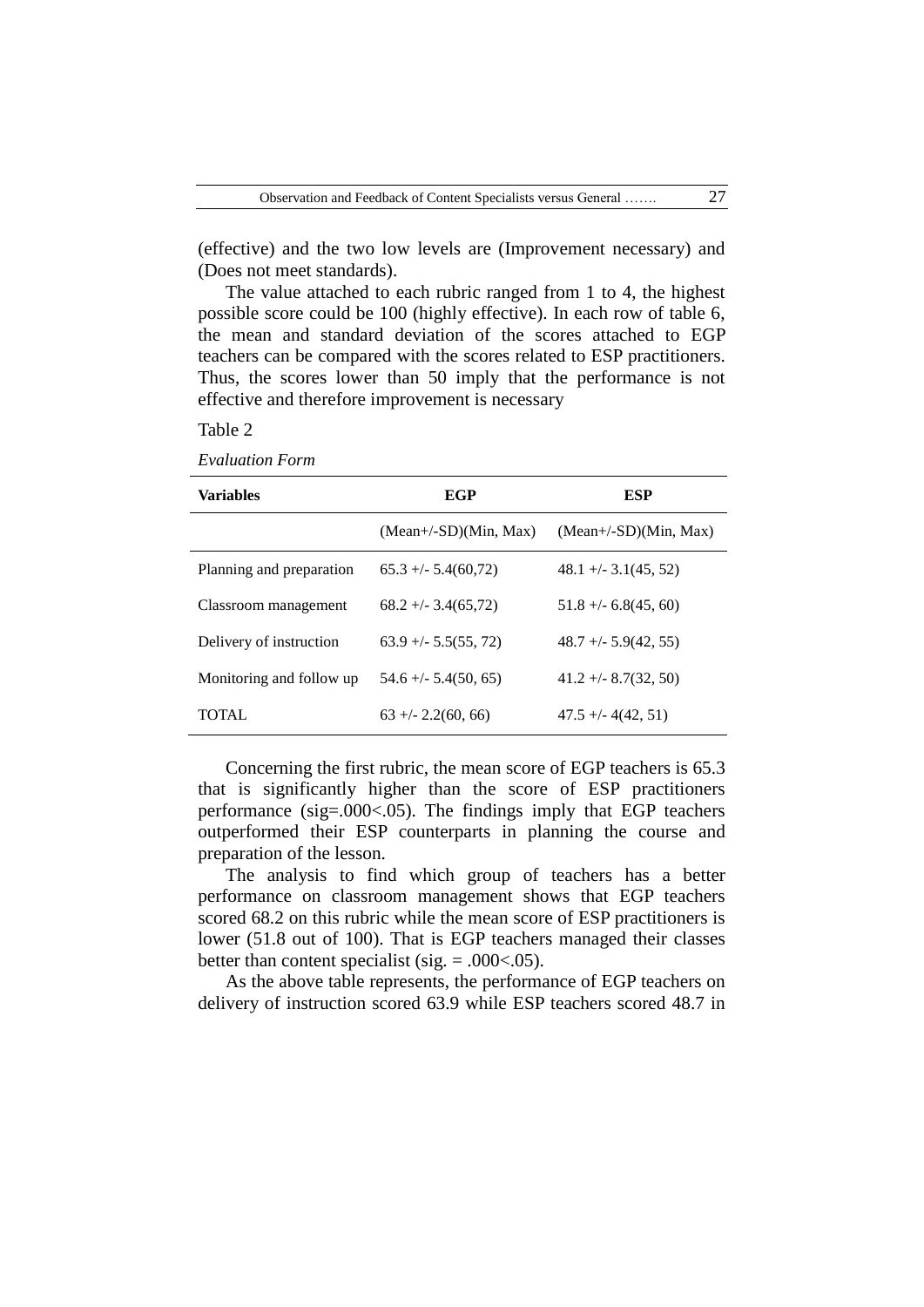this rubric. So EGP teachers had comparatively better performance while delivering the instruction than ESP teachers (sig.  $= .002<.05$ ).

On the last rubric also EGP teachers scored higher with the mean of 54.6 than ESP teachers with mean score of 41.2 (sig.  $= .012 \lt .05$ ). Since P-value is less than the level of significance  $(p<0.05)$  in all Ttests, all the differences turned out to be noticeably significant.

In the second phase of the study, the second question is addressed. The teacher feedback forms consisting of 11 items were conducted with 7 questions on material of the course, 4 questions on the students' interest in classroom activities. The descriptive statistics of 11 seven point Likert-scale questions concerning the material effectiveness and student's interest in course tasks are separately shown in table below.

#### Table 3

*Descriptive Statistics for Teachers Feedback*

| <b>Variables</b>          | EGP             |              | ESP             |              |  |  |
|---------------------------|-----------------|--------------|-----------------|--------------|--|--|
|                           | $(Mean+/SD)$    | (Min, Max)   | $(Mean+/-SD)$   | (Min, Max)   |  |  |
| Material effectiveness    | $59.1 +/- 15.4$ | (26.1, 80.9) | $72.2 + - 10.1$ | (54.7, 85.7) |  |  |
| Student interest in tasks | $57.6 + - 20.5$ | (25, 83.3)   | $79.1 + - 13.1$ | (62.5, 95.8) |  |  |

The feedback of EGP teachers was significantly different from ESP teachers regarding the material effectiveness (sig.  $= .04$ ). It means that lower percentage of EGP teachers  $(59.1 < 72.2)$  think that the materials they use are effective. Accordingly, ESP teachers are more optimistic about the material they use in their own classes. So the majority of ESP practitioners (72) percent trust in the effectiveness of the course material. Although about 59 percent of the EGP teachers believe in the effectiveness of the textbooks they are offered to use, almost 41 percent of them do not think that the course books they teach could be of high value to the students.

In addition, the views of ESP teachers concerning their students' interest in classroom activities varies significantly from those of EGP teachers (sig. = .03). So EGP teachers have a less positive view towards their own students' interest in class activity  $(57.6 \le 79.1)$ .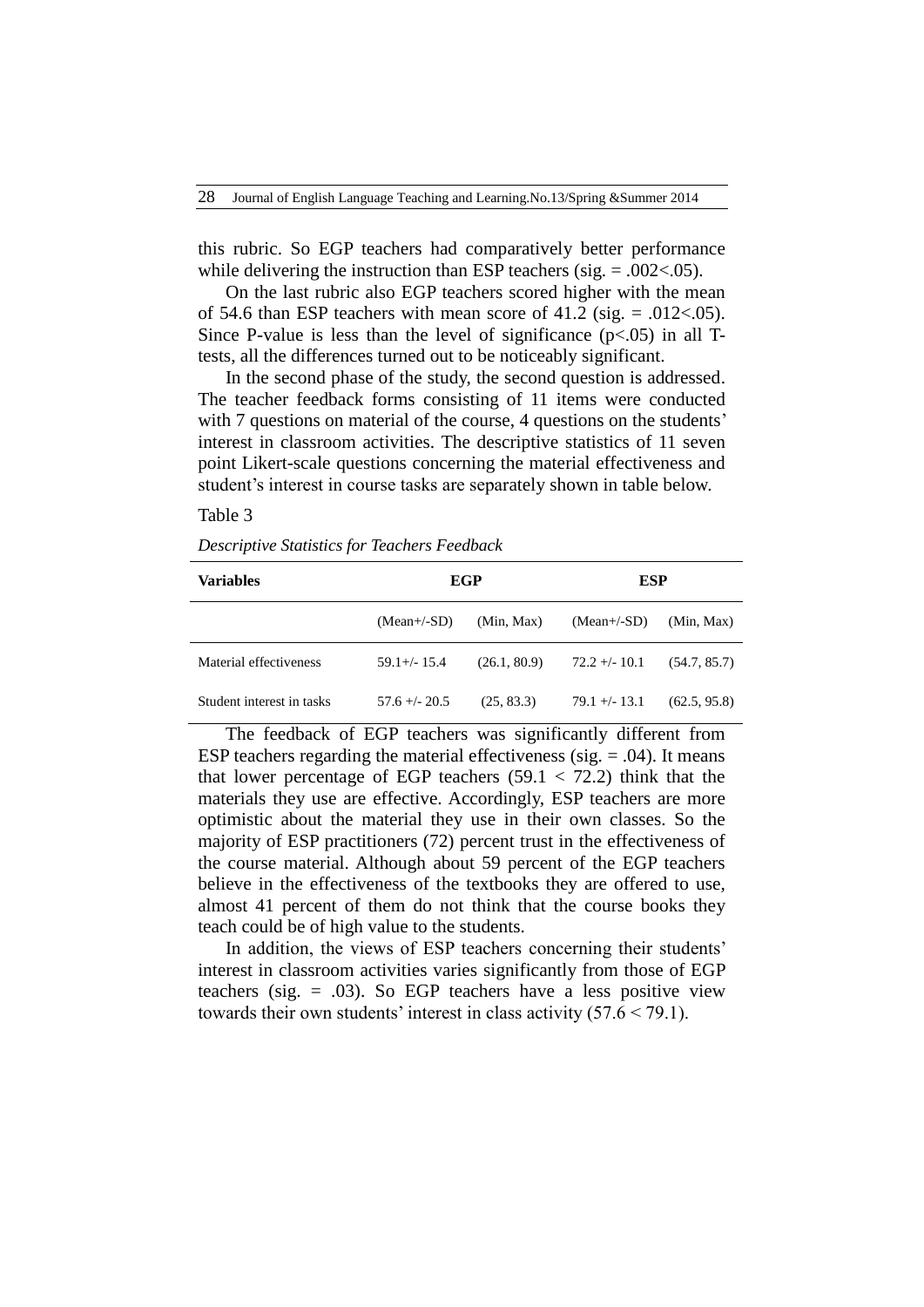#### **Conclusion and implication**

Several observations justify the lower evaluation score obtained by ESP practitioners in comparison to their EGP counterparts:

1. Most of ESP teachers were just vocally active while it was not the case with the majority of EGP teachers who made a lot of pedagogical movements in the classroom.

2. Despite EGP teacher, ESP teachers did not encourage students to participate in class or to be active.

3. Despite ESP teachers, EGP teachers tried to make autonomous learners by involving them in the process of teaching and learning. They often asked students to share their ideas and give presentations and summaries.

4. Despite ESP teachers, EGP teachers activated learners" prior knowledge by linking the previous topics to the new ones. They provoked students" background knowledge by frequent warm ups and use of various materials.

5. The observed ESP classes were teacher oriented. The teacher in such classes spends most of the time. On the contrary, EGP classes are not much teacher oriented. Class discussions take most of the time.

The observations in this study are in agreement with earlier observations by Atai (2002) which noticed the following problems in ESP classes;

- Teacher centeredness
- The teachers' disregard of diversity in different disciplines
- Negligence of class participation
- Absence of collaboration between EGP and ESP teachers
- Dominant use of L1
- Lack of consistency in pedagogical activities and preferences
- The dominance of sentence by sentence translation

The findings of the study are in line with Rajabi et al. (2011) in which they concluded that grammar is neglected in most ESP courses. ESP teachers do not try to explain functional element of sentences and paragraphs like discourse markers and sentence organization. It can be argued that the results verify the findings of a previous study by Dehghan Harati (2012) which mentioned that ESP practitioners had fewer problems dealing with special content and technical vocabulary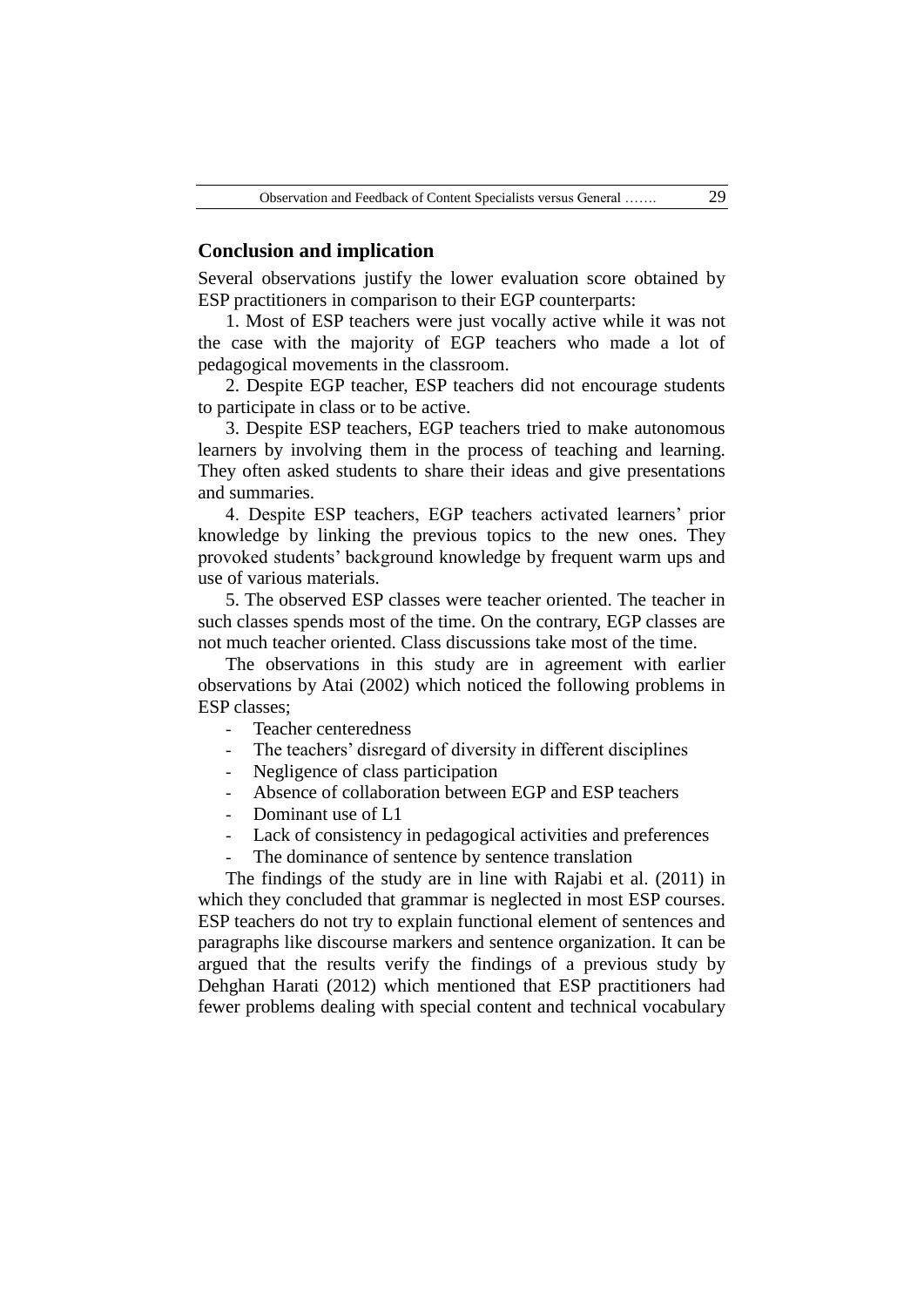but as far as EFL instruction and the linguistic knowledge (e.g., genre, discourse, and general vocabulary) concern they become less effective.

Likewise, the data in this study corresponds with the result of previous research (Dehghan, 2012) which mentioned that ESP teachers were not successful to meet all language needs off the learners. Most of them just focus on the content. They rarely teach grammar, parts of speech and linguistic features.

In both ESP classes observed, communication was just limited to short questions and answers. However, EGP students were often invited to participate in class discussions. While teaching of grammar was regularly observed in EGP classes, general and technical grammar was taken for granted in ESP classes. So the classes observed needed improvement to be called ESP since even the teaching of specific vocabulary and grammar is not solely called ESP (Robinson, 1991).

On the other hand, as observed, EGP teachers tried to facilitate learning by different techniques. One of them is by providing the learners with relevant prior knowledge. This is in line with studies of Rumelhart (1980) and Benoussan (1998) which claim that activating suitable background knowledge helps learning.

In the observed EGP classes, translation was limited to few words; on the other hand, translation was prevalent in ESP classes. The first part of the finding is different from the findings of the study by Rajabi, et al. but the second part concerning the use of translation in ESP classes, the findings verify each other. The overall findings are consistent with Gallagher (2000) which indicated that evaluation outcome can provide reliable and valid information about teaching effectiveness so teachers should use the evaluation information to increase their effectiveness.

The comparative analysis of the responses to the feedback forms showed that a significantly higher percentage of ESP teachers believed that the materials they use are highly effective. In comparison to EGP teachers, a higher percentage of ESP teachers think that their students are interested in their courses. It illustrates a common finding that content specialists have a positive view about ESP courses (Rajabi et al., 2011; Sherkatolabbasi & Mahdavi, 2012).

The results are in line with the findings of Eslami (2005) that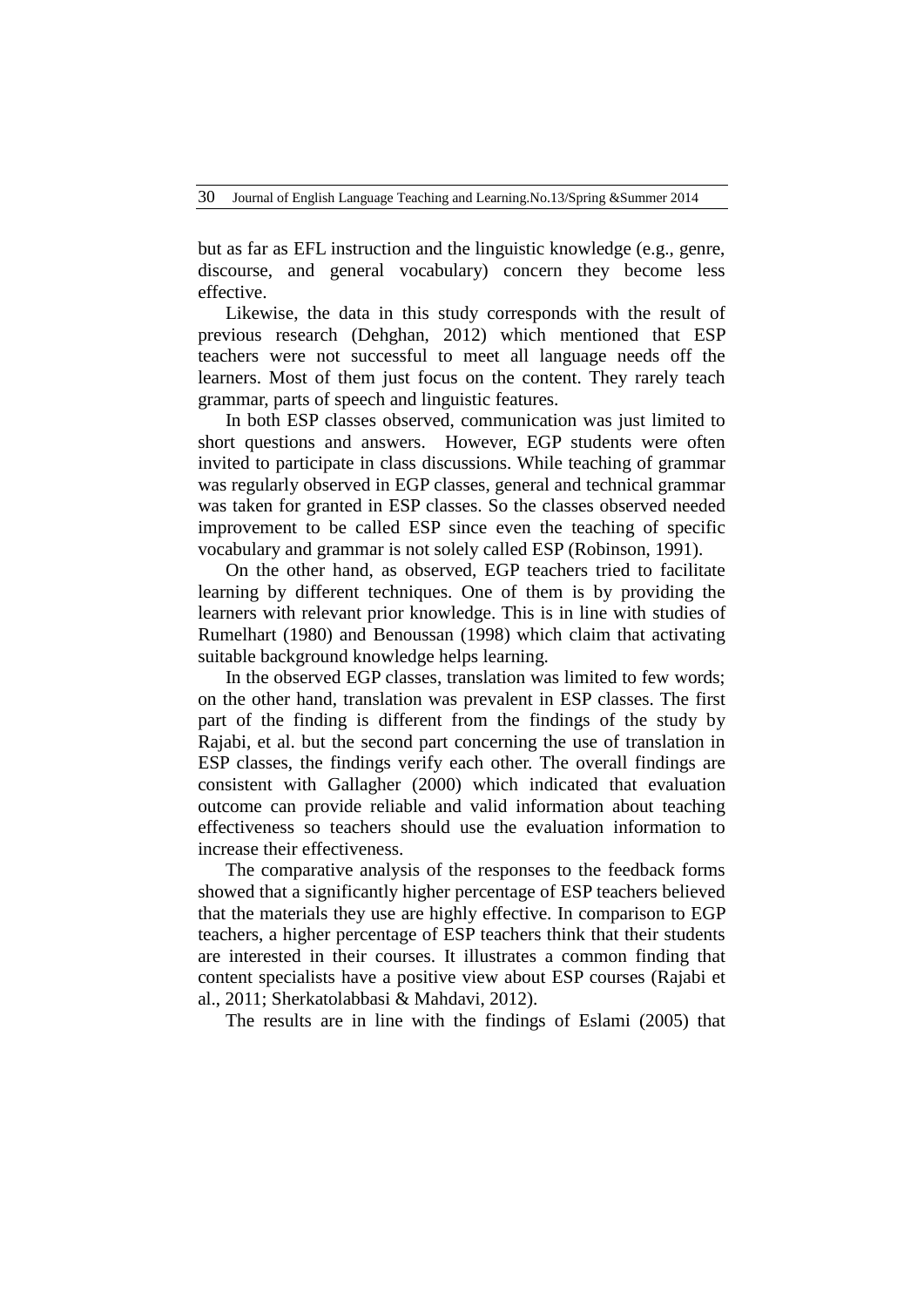implied administration of ESP courses should overcome fundamental limitations to become effective. He highlighted several solutions like the development of cross-discipline departments, co-operation in syllabus design and weekly lesson planning.

Practically speaking, the results may be helpful for English teachers and faculty members teaching ESP. It is suggested that EGP/ESP teachers should become aware of their areas of strengths and deficiencies. One of the ways that help them know themselves better is by being observed and evaluated by an impartial evaluator. Altogether, no one can ignore the relationship between the fruitful influences of teachers' evaluation on teaching EGP/ESP courses. Some relating to EGP/ESP courses should not be taken for granted.

Specifically, the implications may be relevant to policy makers. It was noted that the needs of the learners should be taken into account before material development and course design. But, many observations implied that the priorities of students are not satisfied in many cases. Thus, necessary measures should be adopted to guarantee the motivation and interest of the learners in the courses. The results called for participation of English teachers of all faculties to complement each other in designing and teaching optimal courses. Finally, this kind of study is greatly relevant for PhD candidates and untenured teachers who want to gain insights into their teaching or are going to become EGP or ESP teachers.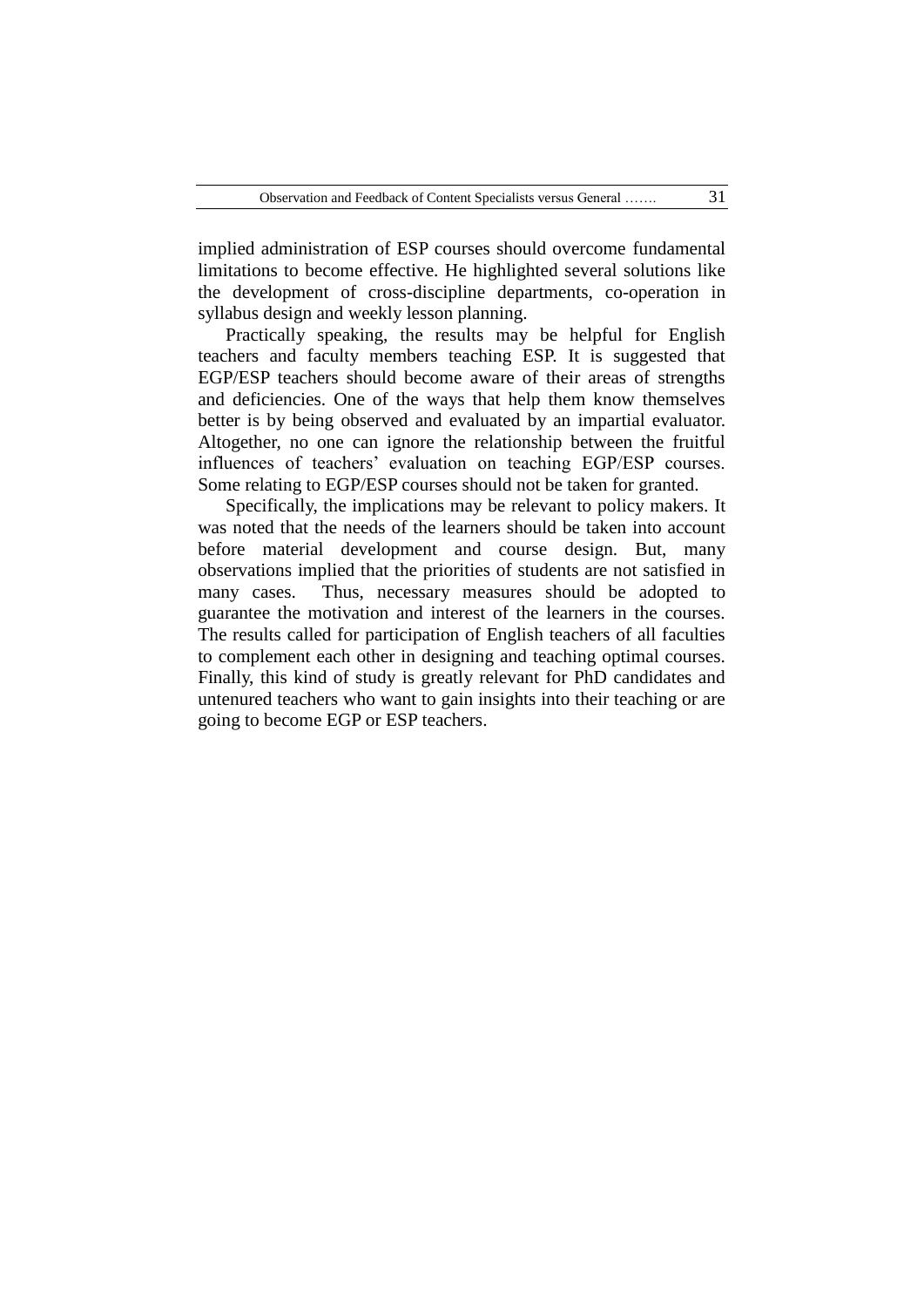#### **References**

- Ahmadi, M. (2008). Who should teach ESP? Retrieved from <http://www.tesol-france.org/Documents/Colloque08/Ahmadi.pdf>
- Alderson, J.C, & A. Bretta. (1992). *Evaluating second language education*. Glassgow: Cambridge university press.
- Anthony, L. (1998). Defining English for specific purposes and the role of the ESP practitioner.*Center for Language Research 1997 Annual Review*, pp. 115-120.
- Atai, M. R. (2002). *EAP teacher education: Searching for an effective model integrating content and language teachers' scheme.* Islamic Azad University, Qazvin branch, Qazvin, Iran.
- Benoussan, M. (1998).Schema effects in EFL reading comprehension.*Journal of Research in Reading*, 21, 213-227.
- Boniadi, A., Ghojazadeh, M., &Rahmatvand, N. (2013). Problems of English for Specific Purpose course for medical students in Iran. *Khazar Journal of Humanities & Social Sciences, 16* (1), 48.
- DehghanHarati, R. (2012). Personal observation of three ESP classes.*The Iranian EFL Journal, 8*(1), 318-333.
- Dudley-Evans, T., & St John, M.J. (1991).*Developments in English for Specific Purposes*. Cambridge: Cambridge University Press.
- Eslami, R. A. (2005). A no man"s land area of activity: Investigating ESP courses administered in Iranian Universities. *Proceedings of the First National ESP/EAP Conference*. The center for Research and Development in Humanities of SAMT, Tehran, Iran.
- Eslami, Z. R. (2010). Teachers' voice vs. students' voice: A needs analysis approach of English for academic purposes (EAP) in Iran. *English Language Teaching, 3*(1), 3-12
- Flowerdew, L. (2013). Needs Analysis and Curriculum Development in ESP. In Paltridge, B. and Starfield, S. (Eds.). (2013). *The Handbook of English for Specific Purposes* (1 ed. Vol. 1): John Wiley & Sons, Inc.
- Gallagher, T. J. (2000). Embracing Student Evaluations of Teaching: A Case Study.*Teaching Sociology, 28*, 140-147.
- Hayati, M. (2008).Teaching English for special purposes in Iran: Problems and suggestions. *Arts & Humanities in Higher Education, 7*(2), 149-164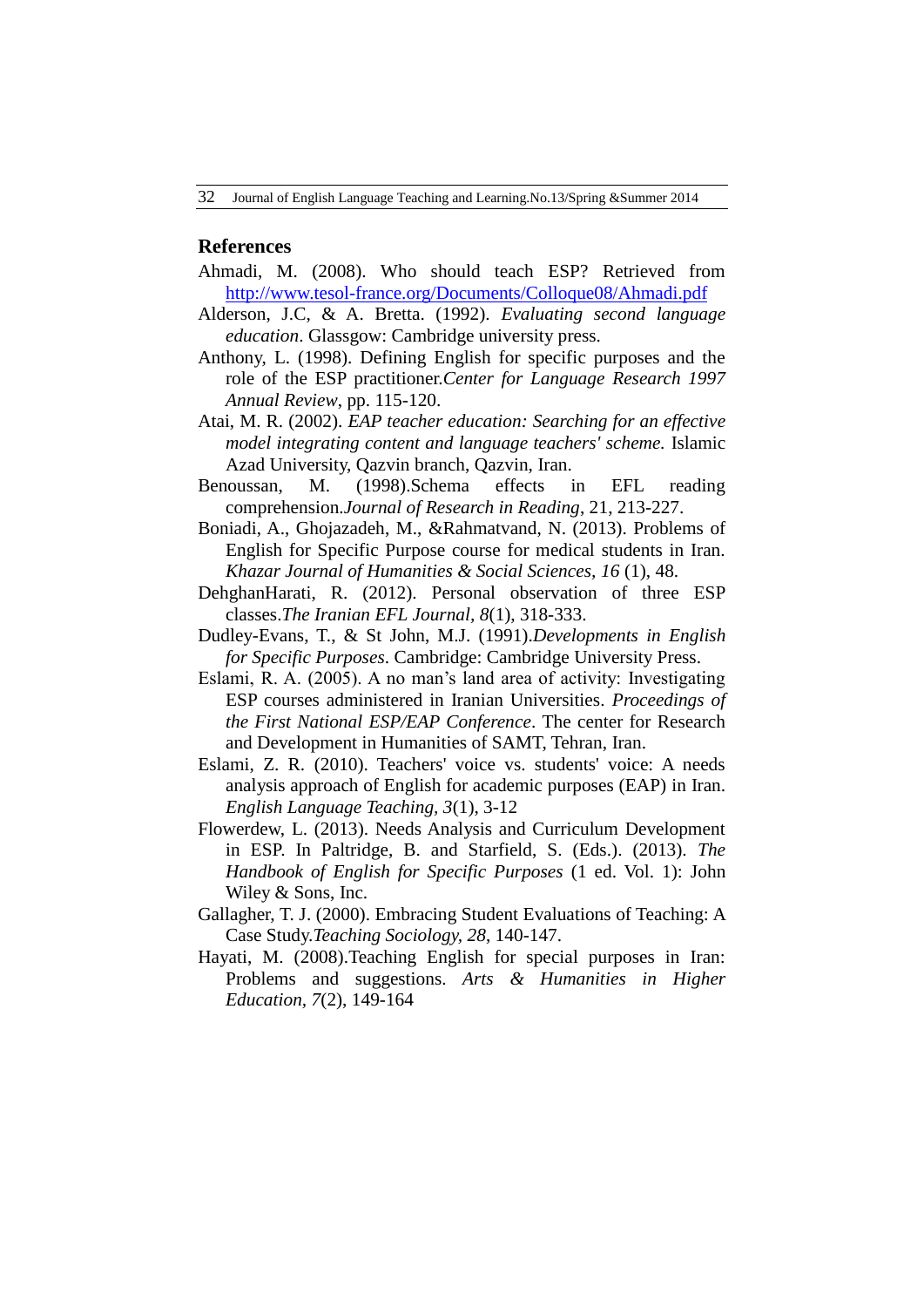- Hill, G., Guest, M., & Skier, E. M. (2010). Panel discussion redux: What are the roles of teachers in ESP/EAP courses? *OnCUE Journal.* 4(2), 154-166.
- Hutchison, T., & Waters, A. (1993).*English for Specific Purposes*. Cambridge: Cambridge University Press.
- Hyland, K. (2006). *English for academic purposes: An advanced resource book*. London: Routledge.
- Jordan, R. R. (1989). English for academic purposes (EAP).*Language Teaching*, *22* (3), 150–64.
- Lewis, J. M. & Benson, D. E. (1998)."Section Eight. Course Evaluations." pp. 99-114 in Tips for Teaching Introductory Sociology, edited by Jerry M. Lewis. Belmont, CA: Wadsworth.
- Liu, J., Chang Y., Yang, F., & Sun Y. (2011).Is what I need what I want? Reconceptualizing college students' needs in English courses for general and specific/academic purposes.*Journal of English for Academic Purposes, 10*, 271-280.
- Macer, D. (2006).*A cross-cultural introduction to bioethics*. Christchurch, N.Z.: EubiosEhticsInstitute.p. 11.
- Marshall, K. (2009). *Rethinking teacher supervision and evaluation: how to work smart, build collaboration, and close the achievement gap.* San Francisco: Jossey-Bass.
- Marshall, K. (2011). Teacher evaluation rubrics. Retrieved November 1, 2011, Retrieved from from http://www.*marshallmemo.com*
- Paltridge, B. &Starfield, S. (Eds.). (2013). *The Handbook of English for Specific Purposes*: John Wiley & Sons, Inc.
- Peterson, K. (2000). *Teacher evaluation: A comprehensive guide to new directions and practices* (2nd ed.)*.* Thousand Oaks, CA: Corwin Press, Inc. (ERIC Document Reproduction Service No. ED445087)
- Peterson, P., &Kauchak, D. (1982). Teacher evaluation: Perspectives, practices and promises. Salt Lake City: Center for Educational Practice, University of Utah.
- Rajabi, P.,Kiany, G. R., &Maftoon, P. (2011) *Iranian English Major vs. Subject-matter ESP Teachers' Beliefs and Instructional Practices in ESP Classes: A Comparative Study.* In: 1st International Conference on Foreign Language Teaching and Applied Linguistics (FLTAL"11), 5-7 May 2011, Sarajevo.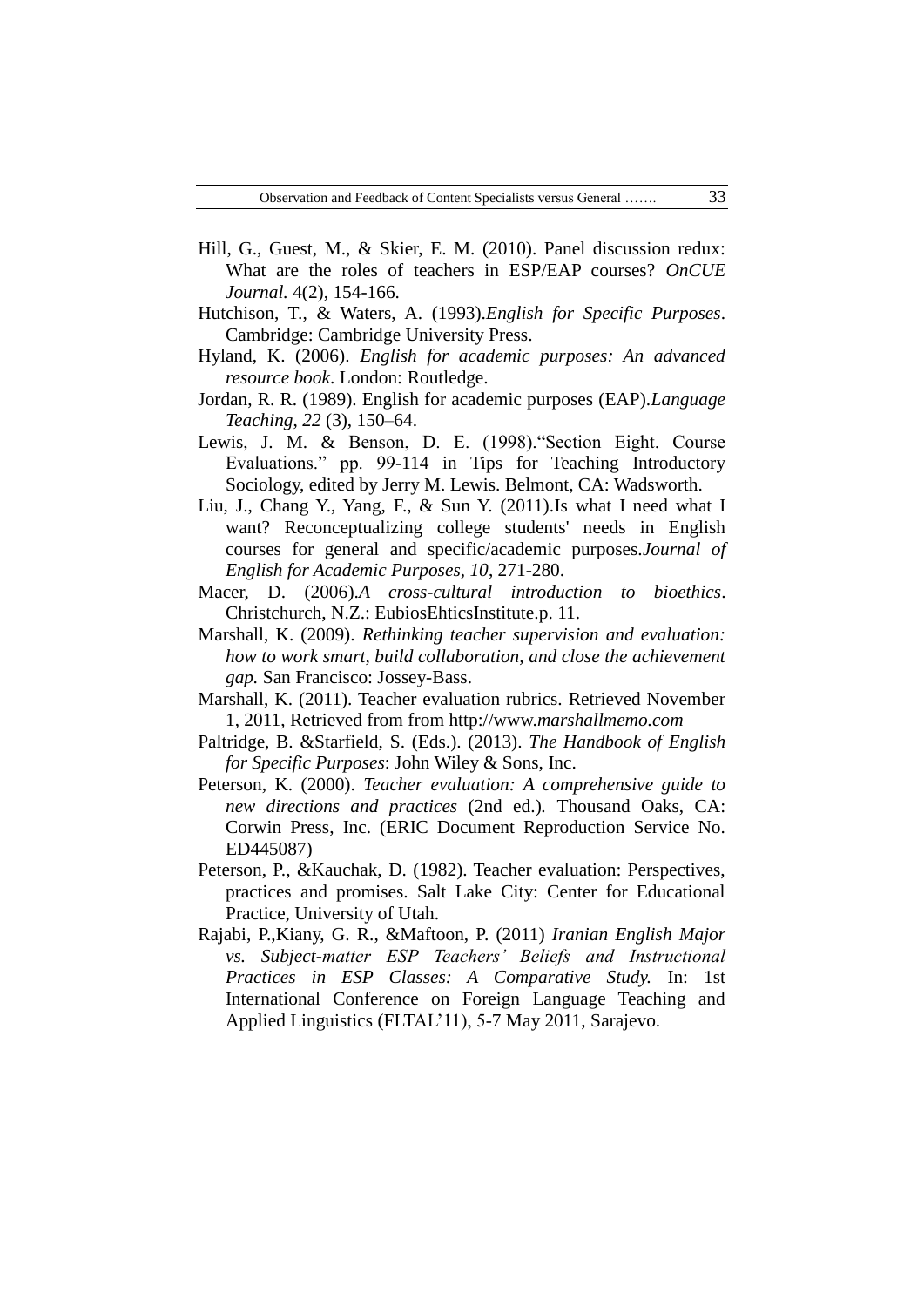- Robinson*,* P. C. (1980)*. ESP* (*English for Specific Purposes): the present position. Oxford: Pergamon Press.*
- Robinson, P. C. (1991). *ESP Today: A practitioner's guide.* Englewood Cliffs, NJ: Prentice Hall.
- Rumelhart, D. E. (1980). Schemata: The building blocks of cognition, *Theoretical issues in reading comprehension*. Hillsdale, N.J.: Erlbaum, Lawrence Associates.
- Sanders, W. (1999). Teachers! Teachers! Teachers! *Blueprint Magazine, Online edition.*Retrieved March 28, 2012, from http://www.ndol.org/ blueprint/fall/2012/solutions4.html.
- Sherkatolabbasi, M., &Mahdavi, A. (2012).Evaluation of ESP Teachers in Different Contexts of Iranian Universities.*International Journal of Applied Linguistics & English Literature, 1*(2), 198-205.
- Wenglinsky, H. (2000). *How teaching matters: Bringing the classroom back into discussions of teacher quality.* Princeton, NJ: The Milken Family Foundation and Educational Testing Service.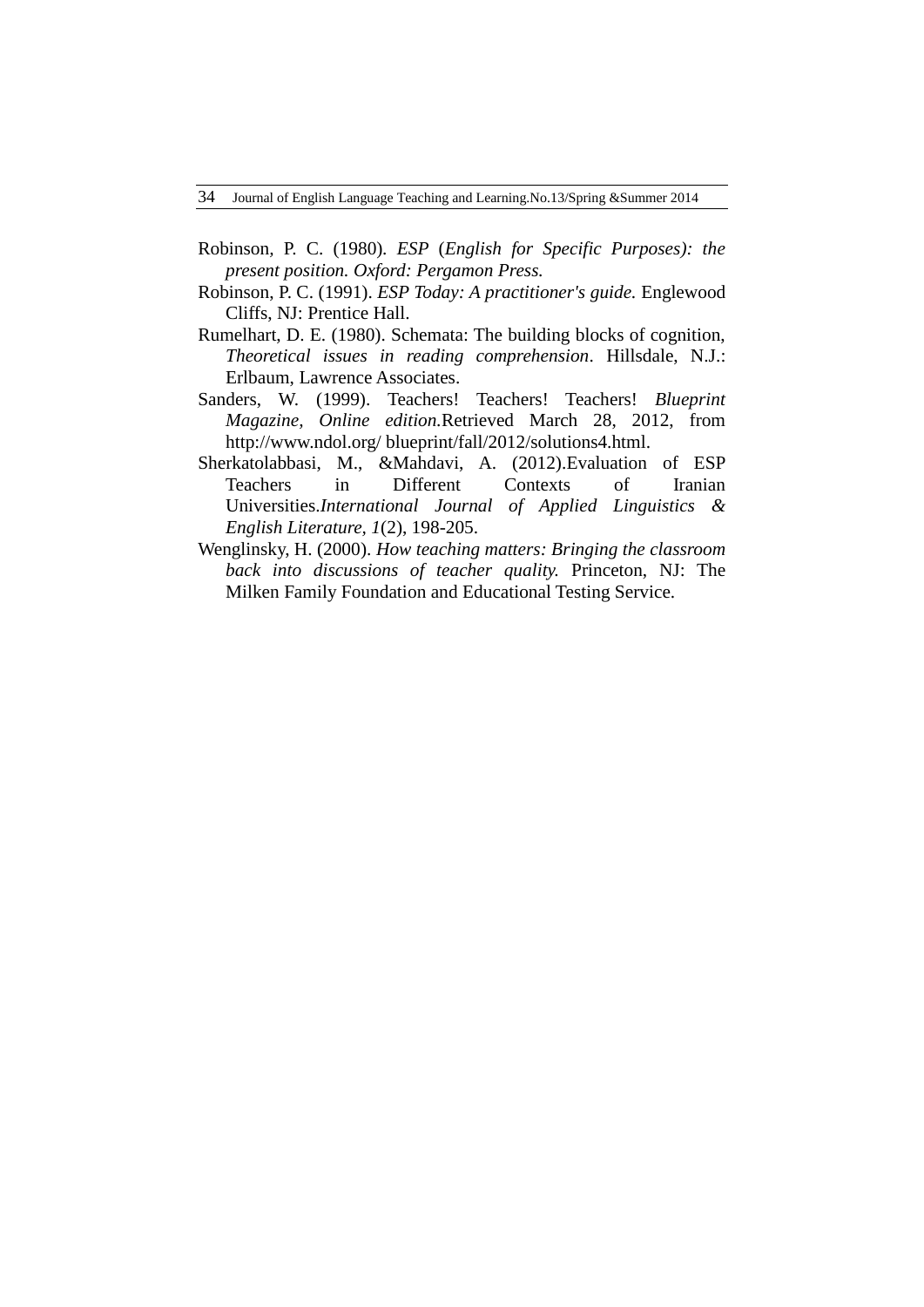## **Appendixes**

*Appendix 1: Summary of observation logs*

#### **EGP class no.1**

This course is a three-credit course, and the class is held twice a week on Saturdays and Sundays. The material was not decided upon by the teacher. After a couple of minutes, the teacher, having passed the warm-up stage, begins her lesson. Then, the teacher asks some questions about the new words. While answering the questions a topic comes up and based on that topic, a discussion is raised by the teacher and the students. After reading five paragraphs, the teacher asks students to read from the book. After reading each paragraph, the teacher asks some questions and the students answer them. In cases that one student misses the right answer, the teacher seeks help from other peer students, or she herself, gives the correct answer. After the whole reading is attended to, the teacher asks the students to take out a piece of paper and write five to seven questions about the passage. The teacher then, redistributes the question in a random fashion. After the ten minutes have passed, the teacher asks the students to score themselves based on the number of correct answers they have provided. After all the students have reported their scores, the teacher writes down the scores on her grading sheet.

# **EGP class no. 2**

The teacher tries to catch up from the previous lesson attended to in the last session. During the review process, the teacher does not explain any point; instead she totally relies on the students' responses provided to the questions asked by the teacher. The teacher explains some related new points about the topic of the previous session, and after a while (about 15 minutes), she introduces the new topic. Materials and learning activities were appropriate for the topic that they were working on. There was a sense of positive atmosphere in the classroom and the pace of presenting materials and the lesson was appropriate. There were some explanations of grammatical points, and occasionally the teacher would explain the meaning of new vocabulary items.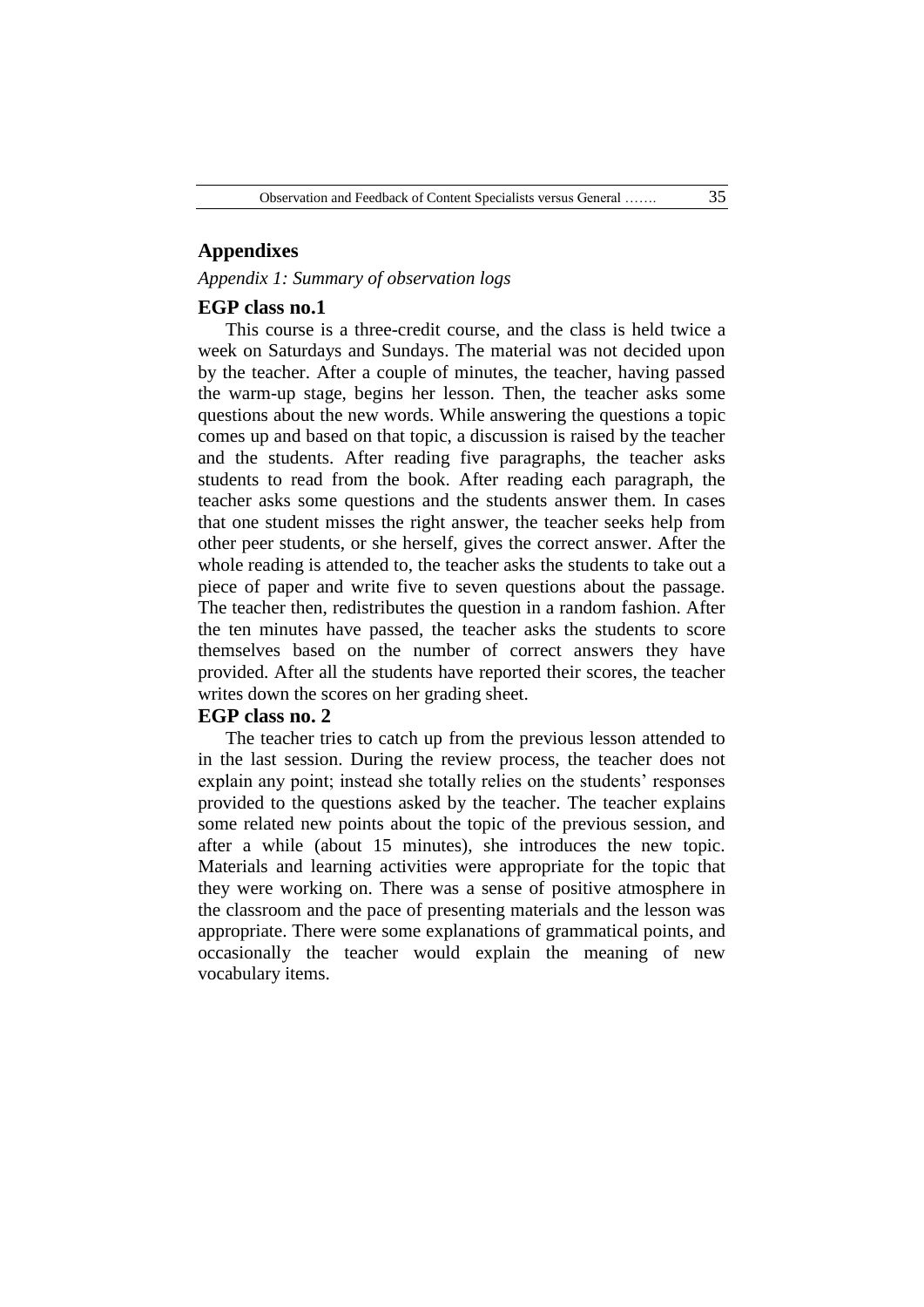# **EGP class no. 3**

The teacher walks in and after doing the greeting, he goes straight to the book. After finishing all the exercises of chapter four, the teacher goes on to teaching the new chapter after a 3-minute recess. He writes the topic of the next lesson on the board and gives a short speech on that. Then, he invites the students to share their ideas with the class. It was observed that not all of the students were as enthusiastic as some others.

## **EGP class no. 4**

The teacher begins the lesson by reviewing the exercises of the previous lesson. After attending to all the exercises (with took about 30-40 minutes), the teacher delivers an introduction for the students about the new lesson. Introducing the topic of the new lesson, the teacher provokes students" background knowledge about the topic and asks a couple of students to share their information with the class. Two of the students that have prepared an article about Isaac Newton begin to read from their article. The teacher writes down every new word from the article on the board and explains the meaning to the students. The new vocabulary is explained by the teacher and sometimes the teacher asks students to provide the answers. The teacher explains the grammatical point of the lesson and writes some notes on the board. There were very few cases of mother tongue use by the students. Each student was involved in the class activities at some point. Each student is supposed to have a monolingual English-English dictionary. The teacher asks them to look up that word or to guess that from the context. The meaning to new words was presented mostly through synonyms and antonyms and sometimes through English definition.

#### **EGP class no. 5**

The teacher start the lesson by asking some questions about the chapter they are going to work on (they are required in advance to be prepared for the lesson). First, the teacher asks two students to give a very brief summary of the text. Afterwards, she asks students to provide some questions from the text. After this questioning and answering is done, they begin working on the vocabulary. Then, they start working on the paragraphs one by one. For each paragraph the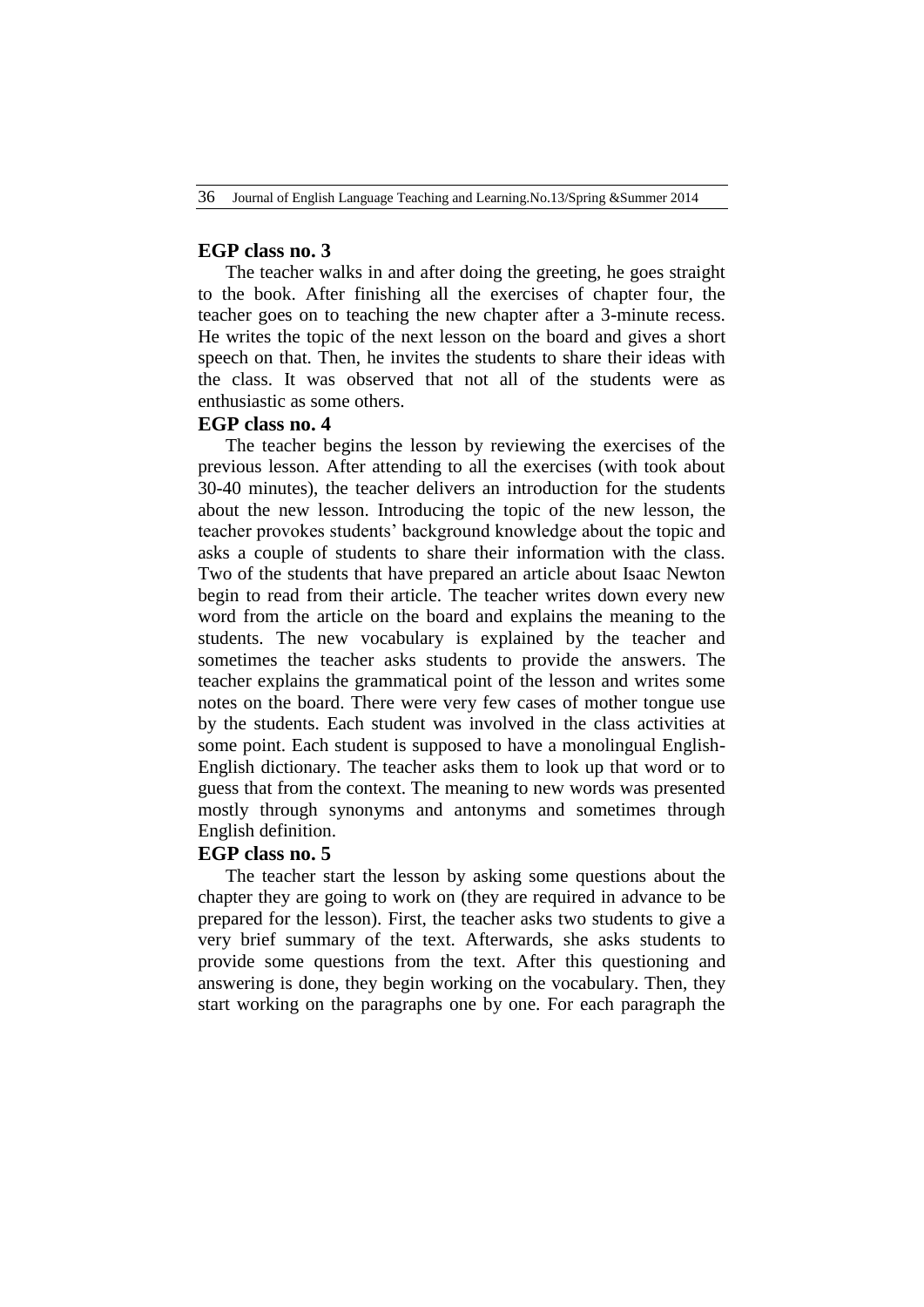teacher asks students to give a concise summary. After this questioning and answering, the teacher asks randomly from the students to give the main idea of each paragraph. In presenting the new grammar, the book has adopted a somewhat inductive procedure, whereas, the teacher follows a deductive procedure in explaining the grammar. Little use of native language was made by the teacher; however, the students used Persian from time to time freely. The teacher used the boards only for explaining new grammatical patterns. **EGP class no. 6**

Teacher started the class by reading a piece of text of a new lesson. She highly emphasized the grammatical features of sentences she explained in English and Farsi. She highly paid attention to different parts of speech. As it is clear, she was practicing a combination of ALM and GTM. The teacher was the main authority in the classroom: reading and explaining were all done by the teacher. Regarding teacher's pronunciation, it was OK and comprehensible. At times, teacher"s sense of humor attracted the attention of the students.

#### **ESP class no. 1**

The teacher greets the students and asks them to open up their study materials. The material provided for the students by the teacher is an article copied from the net. The first paragraph is read by a female student as a volunteer and after she reads the whole paragraph, the teacher himself reads it once more. Then they cover every single new vocabulary and work on grammatical structures that are difficult for the students to understand. The pacing of the lesson was appropriate, but the material and the class lacked the required variety. Not every student was involved in the learning process, especially among the male students. No instance of teacher using the blackboard through the course of study was observed. As for the learners, all the questions were asked in Farsi.

# **ESP class no. 2**

The teacher had assigned 7 sentences for the students in the previous session and had asked them to try to translate them. Then, the teacher asks some students as volunteers to present their translations to the class. 3 to 4 students read from their translation and the teacher writes one of them (the one considered to be the best) on the board.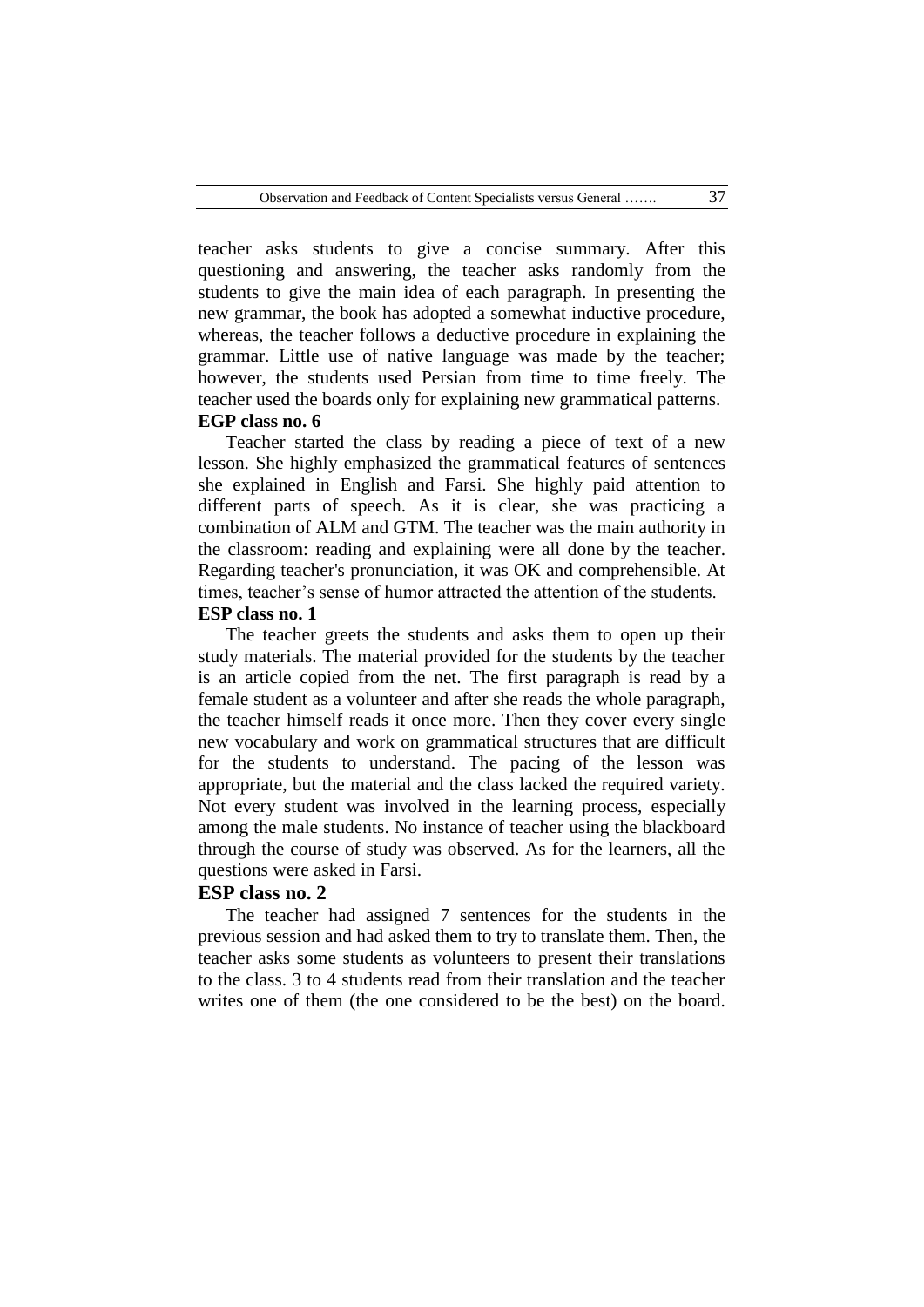Beneath the student"s translation which is put on the board, the teacher writes his own translation. After all the sentences are translated, the teacher assigns 6 more sentences for their next session.

## **ESP class no. 3**

The course was generally reading-based. Their textbook was a collection of the latest articles available on the subject matter. Most of the class instruction was in Persian, but the teacher used English from time to time. The procedure was totally based on reading comprehension: Students are supposed to read one of the articles at home in order to get the general idea of each paragraph. Then, they explain in Persian what they got from the text. The teacher asks some comprehension questions in English to check understanding and students answer in Persian. If they cannot understand a concept in the text, the teacher assigns it as their homework to do research about that. In general, what made this class an ESP one was the context in which students found them. The texts were all technical/specific and the aim was to enhance students' knowledge of concepts in the subject.

#### **ESP class no. 4**

The teacher had given the students some assignments. Students were given 4 sentences and they were asked to translate them. After listening to some students reading their translations and correcting them, the teacher himself provided them with the final translation and wrote it on the board. In case a student asked upon had a good rendering, the teacher would copy it on the board and modify it. The textbook was one published by SAMT publication. The students were supposed to read one of the lessons at home and translate it. A volunteer took the floor and started reading the lesson and translating each sentence. After her, the teacher translated those sentences which were not well done by the student. Throughout the class time no grammar point is taught, which is common in most ESP classes observed. After the lesson was over, the teacher read through the next lesson in order for the students to become familiar with the pronunciation. They were supposed to read it again at home and translate it for the next session. The teacher did not call the roll and participation in the class was not obligatory.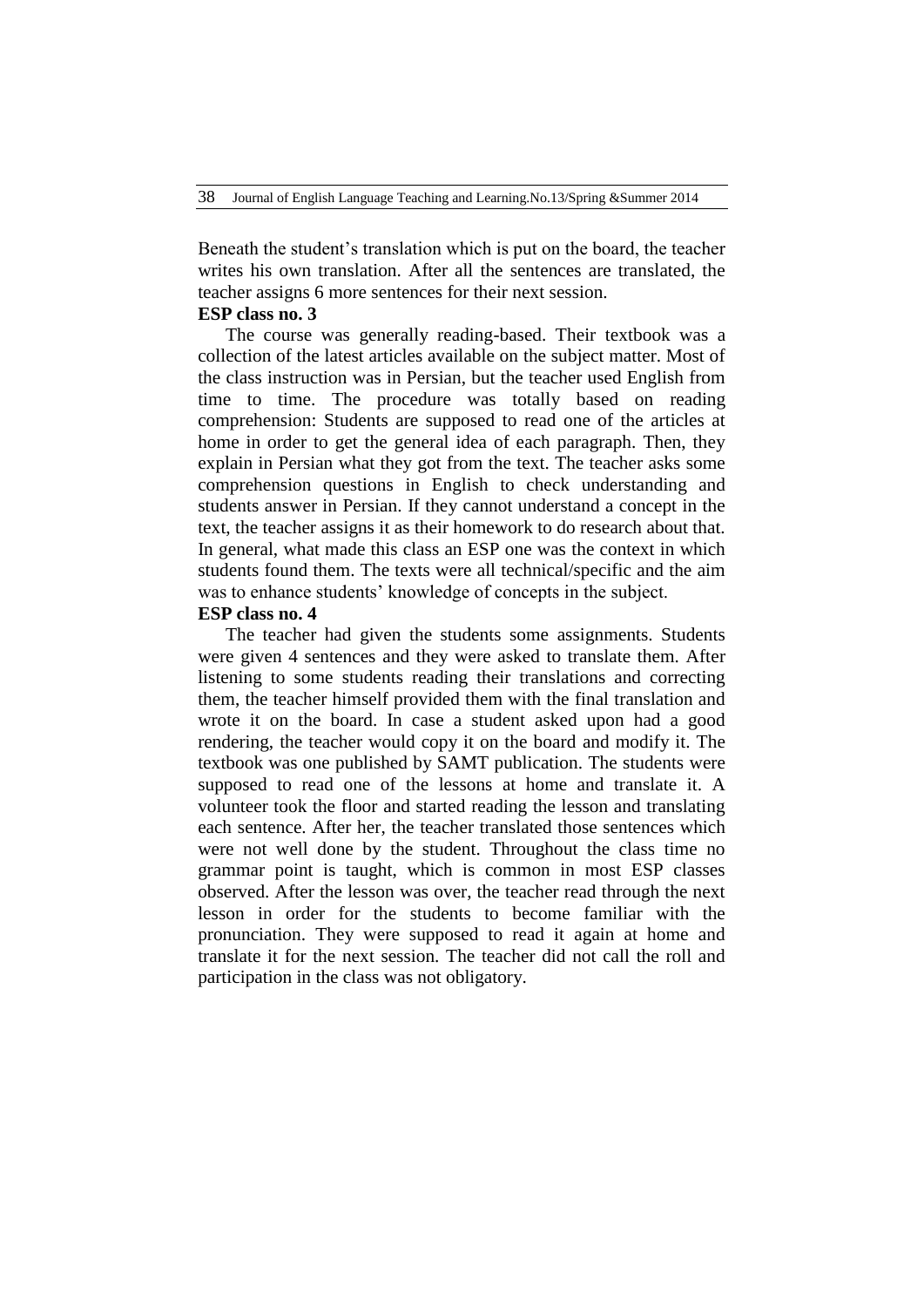## **ESP class no. 5**

The teacher started teaching by giving an introduction about the text students were supposed to face. He gave some background information about the text to raise students' awareness. It was a historical text related to *Savafy Dynasty*. He generally let one of students just read the text; then he himself read the text; he first translated unfamiliar words for the students. He used L1 to explain about different words and unknown characters mentioned in the text. The teacher in this class did his best to provide students with a fluent and well-organized translation. Regarding the role of students in the classroom, they had quite passive roles. They just read the sentences without paraphrasing or explaining or translating. L1 was the medium of instruction in the classroom. There was no room left for communication in L2. A combination of GTM and translation was the prominent teaching methodology in the classroom.

# **ESP class no. 6**

The teacher started reading some written texts relevant to the topic: *open form in literature*. He asked some questions about lexical items unknown for the students. He then translated them. Students were all listening to the teacher. While he was reading the selected text, he translated unknown words for students and tried to elaborate on them; in some cases, he involved students in guessing the unknown words; if they could not guess correctly, he himself did it. Then the teacher distributed some pages including common expressions and proverbs in English. Like the previous classes, L1 was the medium of instruction. Guessing the intended meaning of expressions was the only strategy implemented by the teacher. The methodology implemented in the classroom was GTM; it was crucially based on translation.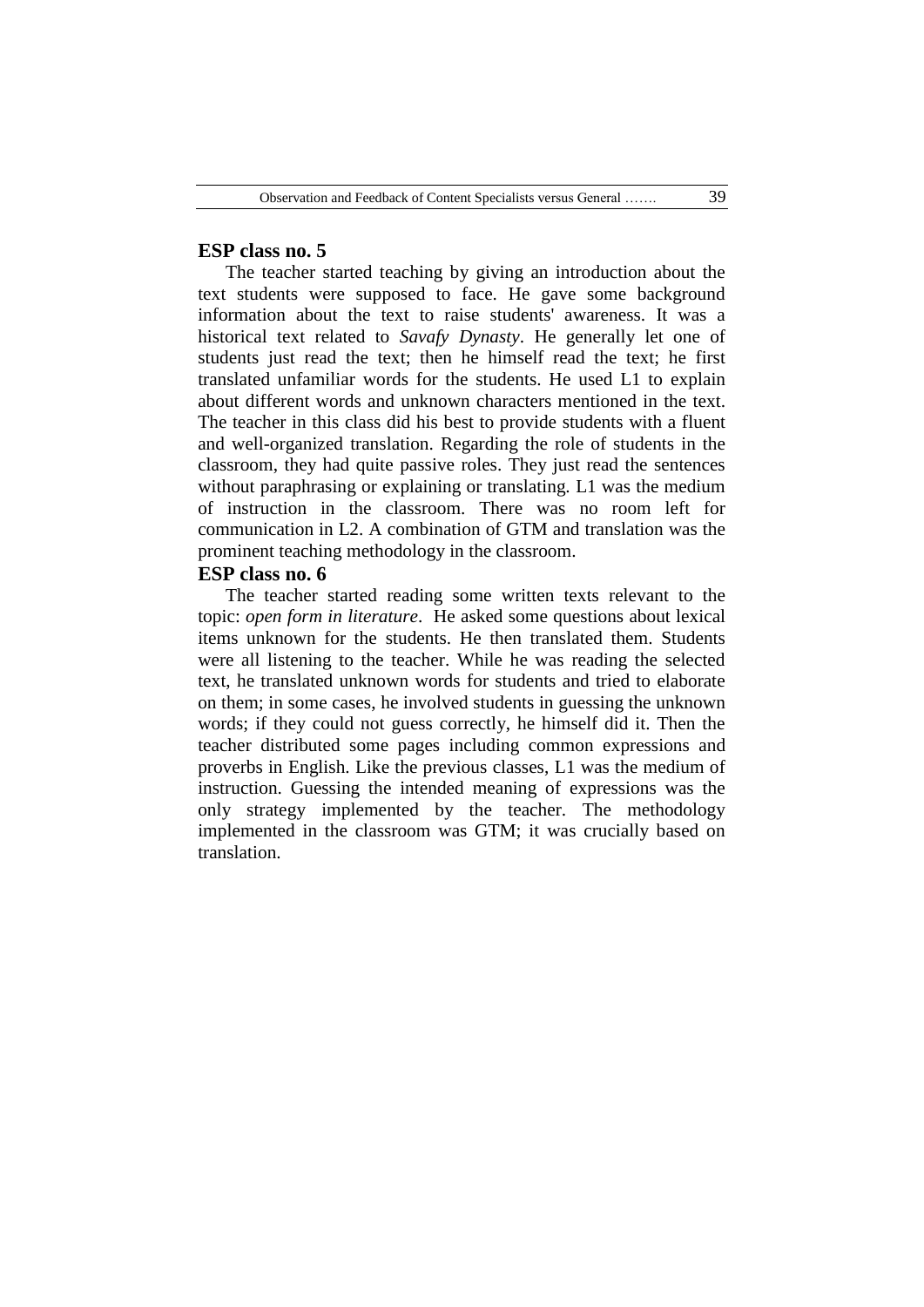# *Appendix 2: Teacher Feedback Form*

# **Title of the Material:**

| Dept.of University | (Please write your email if you have<br>Date<br>any.)<br>dd(<br>)m(<br>( |                   |             | Age                                       |       |  |
|--------------------|--------------------------------------------------------------------------|-------------------|-------------|-------------------------------------------|-------|--|
|                    |                                                                          |                   | )y          | Gender                                    | M / F |  |
|                    |                                                                          |                   |             | <i>Instructions</i>                       |       |  |
| Classroom language |                                                                          |                   |             | · Write/check clearly.                    |       |  |
| Name of the course |                                                                          |                   | Class hours | · Completed form<br>should be returned to |       |  |
|                    |                                                                          |                   | )hrs/week   | the email below.                          |       |  |
|                    | Level                                                                    | Size of the class | Male:       |                                           |       |  |
|                    |                                                                          | Total:            | Female:     |                                           |       |  |

*∙ Should you have any suggestion about the feedback form, please email to Sajad Davoudi,<mailto:sajad.davoudi@gmail.com>*